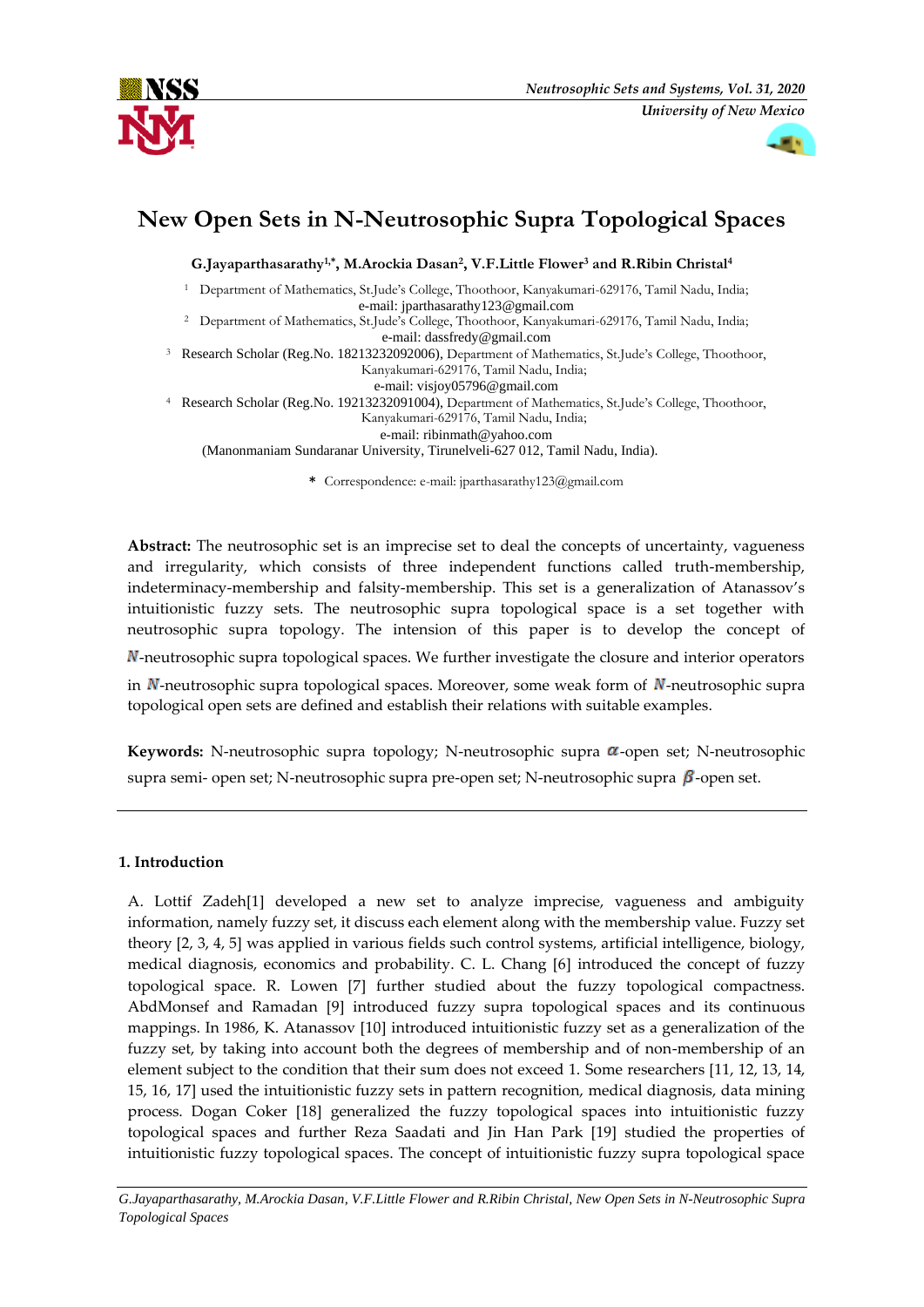was initiated by N. Turnal [20]. Neutrosophic set is the generalization of Atanassov's intuitionistic fuzzy set, developed by Florentin Samarandache [21, 22, 23] which is a set considering the degree of membership, the degree of indeterminacy-membership and the degree of falsity-membership whose values are real standard or non-standard subset of unit interval ] 0 ; 1+[. Recently many researchers [24, 25, 26, 27, 28, 29, 30, 31, 32, 33, 34, 35, 36, 37] introduced neutrosophic numbers, several similarity measures and single-valued neutrosophic sets, which are applied in attribute decision making, information system quality, medical diagnosis, control systems, artificial intelligence, etc. Salama et al. [38, 39] defined the neutrosophic crisp set and neutrosophic topological space. In 1963, Norman Levine [40] initiated the concept of semi open sets and discussed the continuous functions in classical spaces. O.Njastad [41] showed that the family of all  $\alpha$ -open sets forms a topology. Mashhour et al. [42] investigated the properties of pre open sets. Andrijevic [43] discussed the behavior of  $\beta$ -open sets in classical topology. By relaxing one of the topological axioms, Mashhour et al. [44] further developed the concept of supra topological space with the properties. Devi et al. [45] introduced the properties of  $\alpha$ -open sets and  $\alpha$ -continuous functions in supra topological spaces. Supra topological pre-open sets and its continuous functions are defined by O.R.Sayed [46]. Saeid Jafari et al. [47] investigated the properties of supra  $\beta$ -open sets and its continuity. In 2016, Lellis Thivagar et al. [48] developed a new theory called -topological spaces and its own open sets. Apart from this, M. Lellis Thivagar and M.Arockia Dasan [49] derived some new N-topologies by the help of weak open sets and mappings in N-topological spaces. Recently, G.Jayaparthasarathy et al. [50] defined the concept of neutrosophic supra topological spaces and proposed a new method to solve medical diagnosis problems by using single valued neutrosophic score function.

The present paper is organized as follows: The second section gives some basic properties of fuzzy, intuitionistic, neutrosophic sets and neutrosophic supra topological spaces. The third section extends the concept of neutrosophic supra topological spaces into  $N$ -neutrosophic supra topological spaces with the properties of closure and interior operators. In the next section, we introduce some weak open sets in  $N$ -neutrosophic supra topological spaces, namely  $N$ -neutrosophic supra  $\alpha$ -open sets,  $N$ -neutrosophic supra semi-open sets,  $N$ -neutrosophic supra pre-open sets and  $N$ -neutrosophic supra  $\beta$ -open sets. The fifth section discusses the relationship between  $N$ -neutrosophic supra topological closed sets. In the next section, we compare the neutrosophic supra topological spaces and  $\overline{N}$ -neutrosophic supra topological spaces with their limitations. The seventh section states the conclusion and future work of this paper. Finally all the necessary references of this paper are given.

## **2. Preliminaries**

In this section, we discuss some basic definitions and properties of fuzzy, intuitionistic, neutrosophic sets and neutrosophic supra topological spaces which are useful in sequel.

**Definition 2.1** [1] Let X be a non empty set and a fuzzy set A on X is of the form  $A = \{ (x, \mu_A(x)) : x \in X \}$ , where  $0 \le \mu_A(x) \le 1$  represents the degree of membership function of each  $x \in X$  to the set **A**. For **X**,  $I^X$  denotes the collection of all fuzzy sets of **X**.

**Definition 2.2** [10] Let  $\overline{X}$  be a non empty set. An intuitionistic set  $\overline{A}$  is of the form  $A = \{(x, \mu_A(x), \gamma_A(x)) : x \in X\}$ , where  $\mu_A(x)$  and  $\gamma_A(x)$  represent the degree of membership and non membership function respectively of each  $x \in X$  to the set A and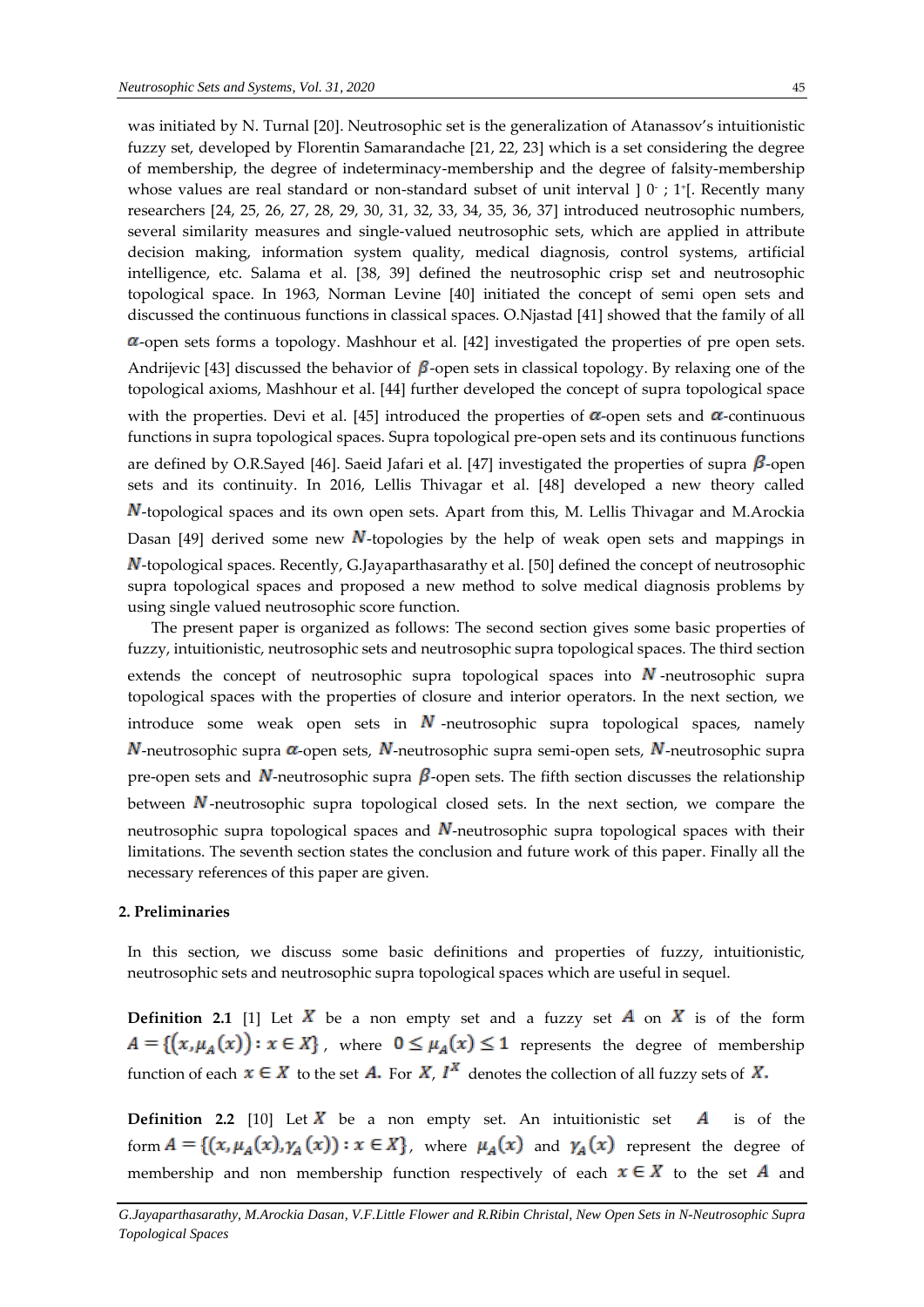$f(x) = \mu_A(x) + \gamma_A(x) \le 1$  for all  $x \in X$ . The set of all intuitionistic sets of X is denoted by  $I(X)$ .

**Definition 2.3** [21] Let  $\overline{X}$  be a non empty set. A neutrosophic set  $\overline{A}$  having the form , where  $\mu_A(x)$ ,  $\sigma_A(x)$  and  $\gamma_A(x) \in ]0,1^{\circ}]$  represent the degree of membership (namely  $\mu_A(x)$ ), the degree of indeterminacy (namely  $\sigma_A(x)$ ) and the degree of non membership (namely  $\gamma_A(x)$ ) respectively of each  $x \in X$  to the set A such that  $f_{0} \leq \mu_{A}(x) + \sigma_{A}(x) + \gamma_{A}(x) \leq 3^{+}$  for all  $x \in X$ . For X,  $N(X)$  denotes the collection of all neutrosophic sets of *X*.

**Definition 2.4**. [22] The following statements are true for neutrosophic sets *A* and *B* on *X*:

 $\mu_A(x) \leq \mu_B(x)$ ,  $\sigma_A(x) \leq \sigma_B(x)$  and  $\gamma_A(x) \geq \gamma_B(x)$  for all  $x \in X$  if and only if  $A \subseteq B$ .

 $A \subseteq B$  and  $B \subseteq A$  if and only if  $A = B$ .

*A* ∩ *B* = {(*x*, min{ $\mu_A(x)$ ,  $\mu_B(x)$ }, min{ $\sigma_A(x)$ ,  $\sigma_B(x)$ }, max{ $\gamma_A(x)$ ,  $\gamma_B(x)$ }) :  $x \in X$ }. *A* ∪ *B* = {(x, max { $\mu_A(x)$ ,  $\mu_B(x)$ }, max { $\sigma_A(x)$ ,  $\sigma_B(x)$ }, min { $\gamma_A(x)$ ,  $\gamma_B(x)$ }) :  $x \in X$ }.

More generally, the intersection and the union of a collection of neutrosophic sets  $\{A_i\}_{i\in\Lambda}$ , are defined by  $\bigcap_{i \in \Lambda} A_i = \{ (x, inf_{i \in \Lambda} \{ \mu_{A_i}(x) \}, inf_{i \in \Lambda} \{ \sigma_{A_i}(x) \}, sup_{i \in \Lambda} \{ \gamma_{A_i}(x) \} ) : x \in X \}$  and  $U_{i \in A}A_i = \{(x, \sup_{i \in A} {\mu_{A_i}(x)}\}, \sup_{i \in A} {\sigma_{A_i}(x)}\}, \inf_{i \in A} {\gamma_{A_i}(x)}\}$ :  $x \in X$ .

**Corollary 2.5.** [23] The following statements are true for the neutrosophic sets  $\vec{A}$ ,  $\vec{B}$ ,  $\vec{C}$  and  $\vec{D}$  on  $X:$ 

- $A \cap C \subseteq B \cap D$  and  $A \cup C \subseteq B \cup D$  if  $A \subseteq B$  and  $C \subseteq D$ .
- $A \subseteq B \cap C$ , if  $A \subseteq B$  and  $A \subseteq C$ .  $A \cup B \subseteq C$ , if  $A \subseteq C$  and  $B \subseteq C$ .
- $A \subseteq C$ , if  $A \subseteq B$  and  $B \subseteq C$ .

**Definition 2.6.** [50] Let  $\vec{A}$ ,  $\vec{B}$  be two neutrosophic sets of  $\vec{X}$ , then the difference of  $\vec{A}$  and  $\vec{B}$  is a neutrosophic set on  $X$  , defined as<br>  $A \setminus B = \{(x, |\mu_A(x) - \mu_B(x)|, |\sigma_A(x) - \sigma_B(x)|, 1 - |\gamma_A(x) - \gamma_B(x)|): x \in X\}$  Clearly . Clearly  $X^c = X \setminus X = (x, 0, 0, 1) = \emptyset$  and  $\emptyset^c = X \setminus \emptyset = (x, 1, 1, 0) = X$ .

**Notation 2.7**. Let *X* be a non empty set. We consider the neutrosophic empty set as ∅=  $\{(x, 0, 0, 1): x \in X\}$  and the neutrosophic whole set as  $X = \{(x, 1, 1, 0): x \in X\}$ .

**Corollary 2.8**. [50] The following statements are true for the neutrosophic sets  $\{A\}_{i=1}^{\infty}$ , **A**, **B** on **X**: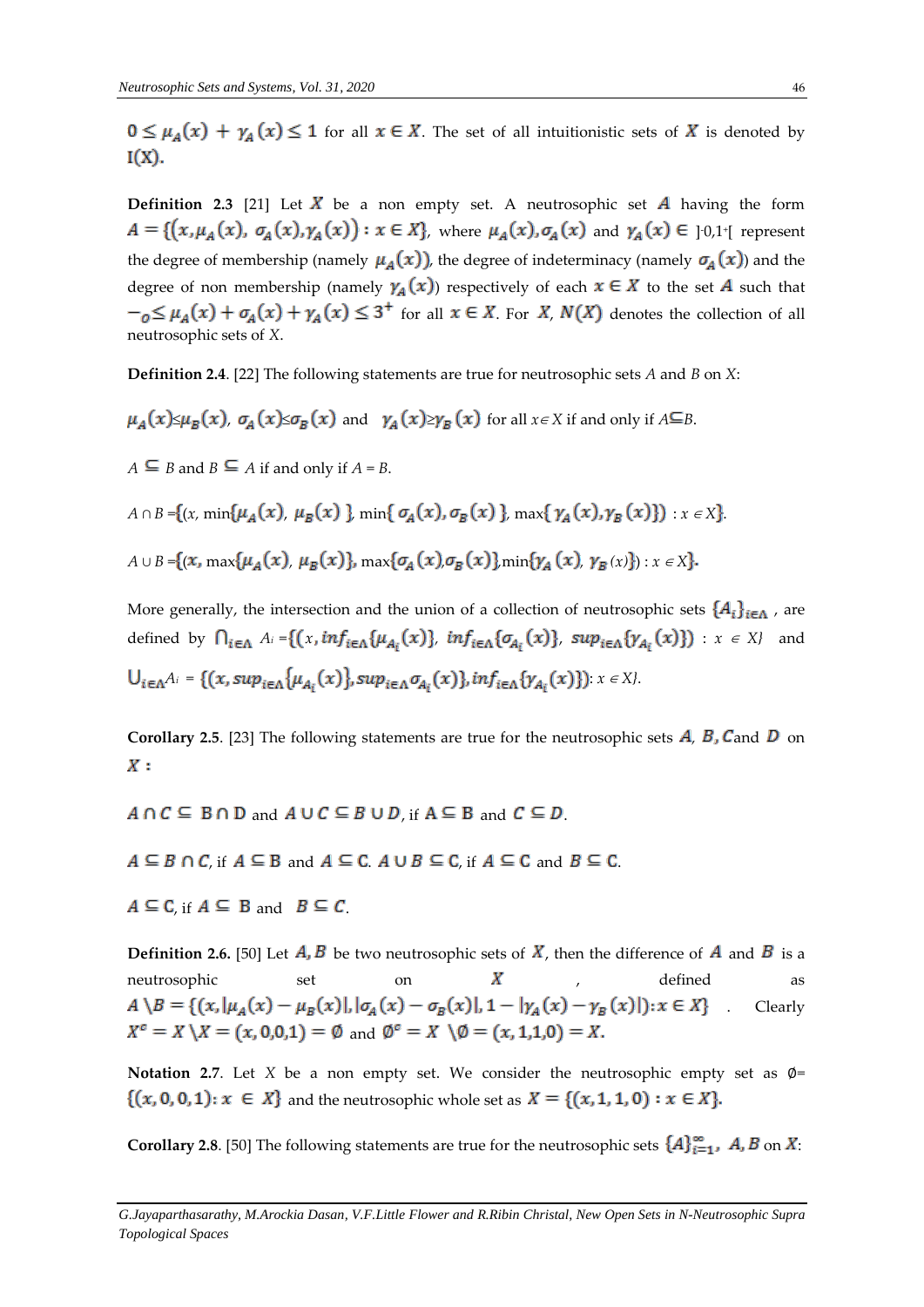- $(i) \cap_{i \in \Lambda} (A_i)^c = \cup_{i \in \Lambda} A i^c, (\cup_{i \in \Lambda} A i)^c = \cap_{i \in \Lambda} A i^c$
- (ii)  $(A^c)^c = A$ .
- iii)  $B^c \subseteq A^c$ , if  $A \subseteq B$ .

**Definition 2.9.** [39] Let X be a non empty set. A subfamily  $\tau_n$  of  $N(X)$  is said to be a neutrosophic topology on X if the neutrosophic sets X and Ø belong to  $\tau_n$ ,  $\tau_n$  is closed under arbitrary union and  $\tau_n$  is closed under finite intersection. Then  $(X, \tau_n)$  is called neutrosophic topological space ( shortly nts ), members of  $\tau_n$  are known as neutrosophic open sets and their complements are neutrosophic closed sets. For a neutrosophic set  $A$ of  $\overline{X}$ , the interior and closure of A are respectively defined as:  $int_n(A) = \bigcup \{G : G \subseteq A, G \in \tau_n\}$ and  $cl_n(A) = \cap \{F : A \subseteq F, F^c \in \tau_n\}.$ 

**Definition 2.10.** [50] Let X<sup>b</sup>e a non empty set. A sub collection  $\tau_n^* \subseteq N(X)$  is said to be a neutrosophic supra topology on X if the sets  $\emptyset$ ,  $X \in \tau_n^*$  and  $\tau_n^*$  is closed under arbitrary union. Then the ordered pair  $(X, \tau_n^*)$  is called neutrosophic supra topological space on  $X$  (for short nsts). The elements of  $\tau_n^*$  are known as neutrosophic supra open sets and its complement is called neutrosophic supra closed. Let  $(X, \tau_n)$  be a neutrosophic topological space, then a neutrosophic supra topology  $\tau_n^*$  on X is said to be an associated neutrosophic supra topology with  $\tau_n$ if  $\tau_n \subseteq \tau_n^*$ . Every neutrosophic topology on X is neutrosophic supra topology on X.

**Definition 2.11.** [50] Let A be a neutrosophic set on nsts  $(X, \tau_n^*)$ , then the  $int_{\tau_n^*}(A)$  and  $cl\tau_n^*(A)$  are respectively defined as:  $int_{\tau_n^*}(A) = \bigcup \{G : G \subseteq A \text{ and } G \in \tau_n^*\}$  and  $cl_{\tau_n} (A) = \bigcap \{ F : A \subseteq F \text{ and } F^c \in \tau_n^* \}.$ 

## **3.** *N***-Neutrosophic Supra Topological Spaces**

In this section, we introduce  $\vec{N}$ -neutrosophic supra topological spaces and investigate the properties of closure, interior operators in *N*-neutrosophic supra topological spaces.

**Definition 3.1**. Let X be a non empty set,  $\tau_{n_1}^*$ ,  $\tau_{n_2}^*$ , ...,  $\tau_{n_N}^*$  be *N*-arbitrary neutrosophic supra topologies defined on X. Then the collection  $N\tau_n^* = \{S \subseteq X : S = \bigcup_{i=1}^N A_i, A_i \in \tau_{n_i}^*\}$  is said to be a *N*-neutrosophic supra topology if it satisfies the following axioms:

 $X, \emptyset \in N\tau_n^*$ 

$$
\bigcup_{i=1}^{\infty} S_i \in N\tau_n^* for all S_i \in N\tau_n^*
$$

Then the *N*-neutrosophic supra topological space is the non empty set  $X$  together with the collection  $N\tau_n^*$ , denoted by  $(X, N\tau_n^*)$  and its elements are known as  $N\tau_n^*$ -open sets on X. A neutrosophic subset A of X is said to be  $N\tau_n^*$ -closed on X if  $X \setminus A$  is  $N\tau_n^*$ -open on X. The set

*G.Jayaparthasarathy, M.Arockia Dasan, V.F.Little Flower and R.Ribin Christal, New Open Sets in N-Neutrosophic Supra Topological Spaces*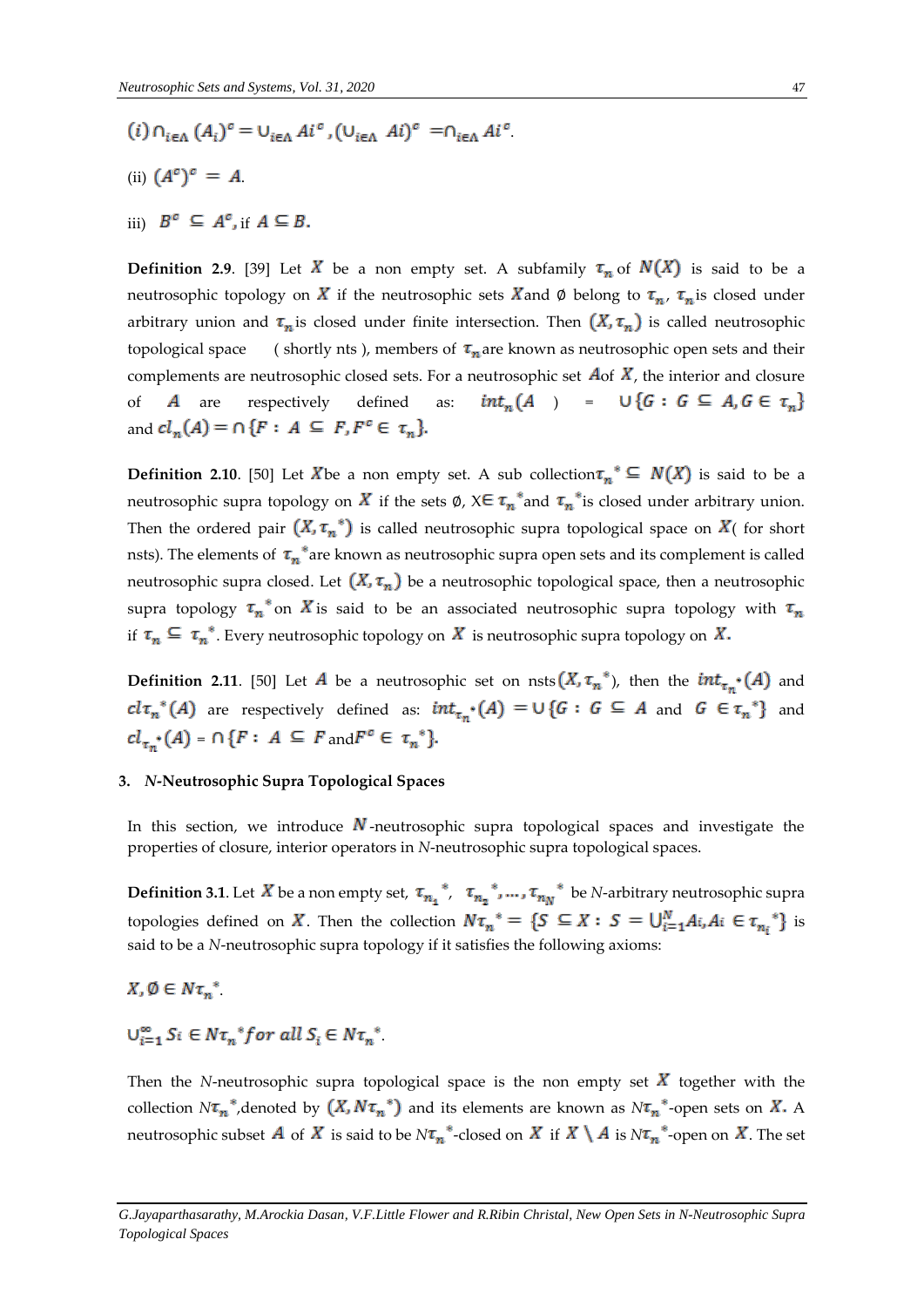of all  $N\tau_n^*$ -open sets on  $X$  and the set of all  $N\tau_n^*$ -closed sets on  $X$  are respectively denoted by  $N\tau_n^*O(X)$  and  $N\tau_n^*C(X)$ .

**Remark 3.2.** For instance, if  $N = 1$ , then  $(X, 1\tau_n^* = \tau_n^*)$  is called the classical neutrosophic supra topological space [50]. If  $N = 2$ , then  $(X, 2\tau_n^*)$  is called the bi neutrosophic supra topological space. If  $N = 3$ , then  $(X, 3\tau_n^*)$  is called the tri neutrosophic supra topological space defined on  $X$  and so on.

**Example 3.3.** Let  $X = \{a, b, c\}$ ,  $N = 4$ , assume the neutrosophic supra topologies  $\tau_{n_1}^* = \{ \emptyset, X, ((0.5, 0.5, 0.5), (1, 1, 0), (0, 0, 1)) \}, \tau_{n_2}^* = \{ \emptyset, X, ((0.25, 0.25, 0.75),$ 

$$
(0,0,1), (1,1,0)) \}, \tau_{n_3}^* = \{ \emptyset, X, ((0.5, 0.5, 0.5), (1,1,0), (1,1,0)) \} \text{ and}
$$
  
\n
$$
\tau_{n_4}^* = \{ \emptyset, X, ((0.5, 0.5, 0.5), (1,1,0), (0,0,1)), ((0.5, 0.5, 1), (1,1,0), (1,1,0)) \}.
$$
  
\n
$$
4\tau_n^* = \{ \emptyset, X, ((0.5, 0.5, 0.5), (1,1,0), (0,0,1)), ((0.25, 0.25, 0.75), (0,0,1), (1,1,0)) \},
$$
  
\n
$$
((0.5, 0.5, 0.5), (1,1,0), (1,1,0)) \}
$$
 and  
\n
$$
(4\tau_n^*)^c = \{ X, \emptyset, ((0.5, 0.5, 0.5), (0,0,1), (1,1,0)) \},
$$
  
\n
$$
((0.75, 0.75, 0.25), (1,1,0), (0,0,1)), ((0.5, 0.5, 0.5), (0,0,1), (0,0,1)) \}.
$$
 Therefore

 $(X, 4\tau_n^*)$  is a quad neutrosophic supra topological space on X.

**Remark 3.4.** (i) If  $N = 1$ , then  $N\tau_n^* = \tau_n^*$ .

- (ii) Union of two  $N$ -neutrosophic supra topologies is again an  $N$ -neutrosophic supra topology.
- (iii) Intersection of two N-neutrosophic supra topologies is again an N-neutrosophic supra topology.

*Proof.* (i): The proof is trivial.

(ii): Let  $(N\tau_n^*)_1$  and  $(N\tau_n^*)_2$  be two  $N$ -neutrosophic supra topologies on  $X$ . Clearly,  $X$  and Ø are the elements of  $(N\tau_n^*)_1 \cup (N\tau_n^*)_2$ . Let  $\{A_i\}_{i\in\Lambda} \in (N\tau_n^*)_1 \cup (N\tau_n^*)_2$ , then by definition of N-neutrosophic supra topology,  $\cup_{i\in\Lambda}A_i \in (N\tau_n^*)_1 \cup (N\tau_n^*)_2$ . Thus the union of two  $N$ -neutrosophic supra topologies is a  $N$ -neutrosophic supra topology.

(iii): Let  $(N\tau_n^*)_1$  and  $(N\tau_n^*)_2$ be two N-neutrosophic supra topologies on X. Clearly, X and Ø are the elements of  $(N\tau_n^*)_1 \cap (N\tau_n^*)_2$ . Let  $\{A_i\}_{i\in \Lambda} \in (N\tau_n^*)_1 \cap (N\tau_n^*)_2$ , then,  $\cup_{i\in \Lambda} A_i \in$  $(N\tau_n^*)_1$ ,  $\cup_{i\in\Lambda} A_i \in (N\tau_n^*)_2$  and so  $\cup_{i\in\Lambda} A \in (N\tau_n^*)_1 \cap (N\tau_n^*)_2$ . Thus the intersection of two  $N$ -neutrosophic supra topologies is a  $N$ -neutrosophic supra topology.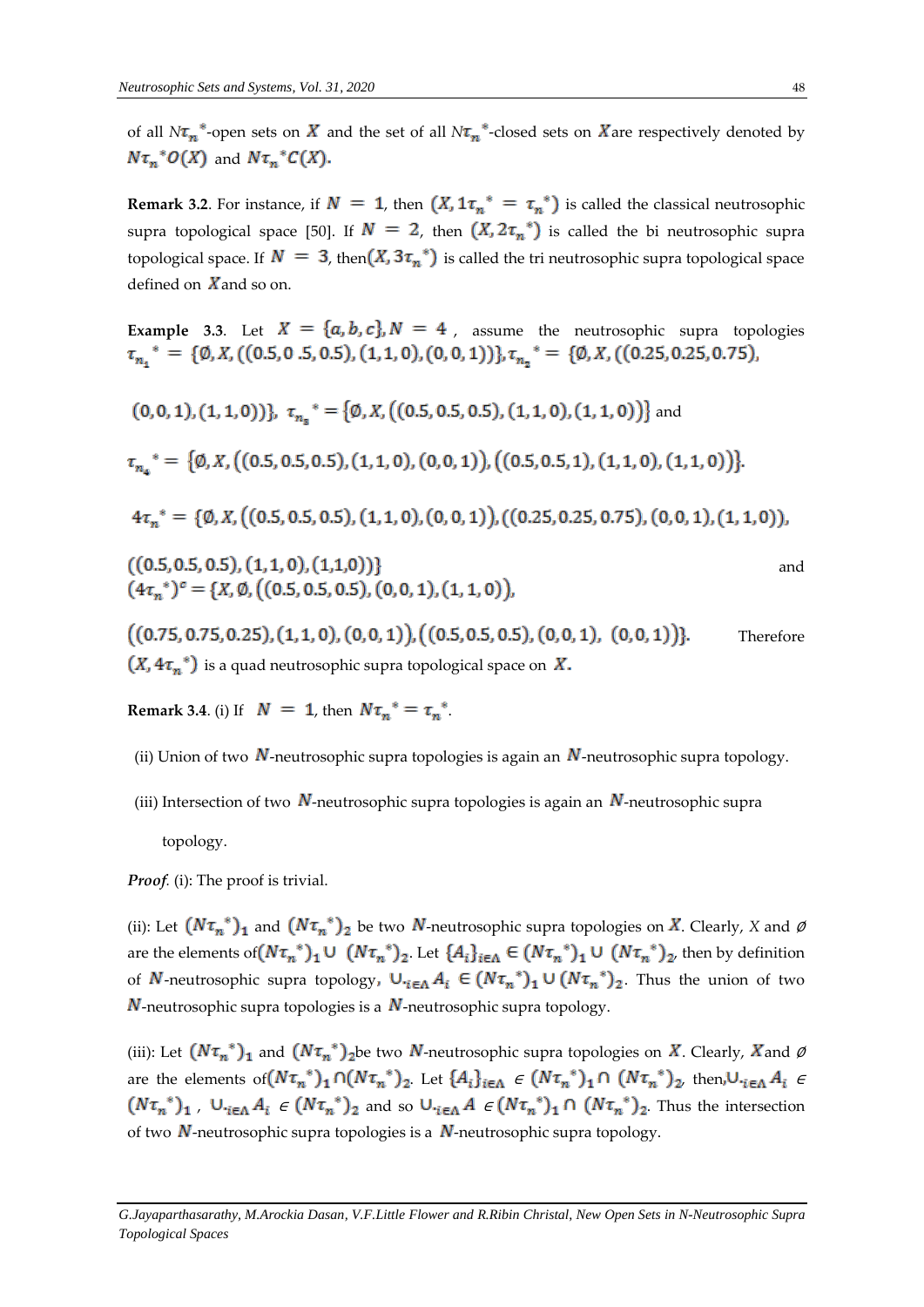**Remark 3.5**. In classical N-topological spaces, the union of two *N*-topologies need not be a  $N$ -topology. But this statement is not true in  $N$ -neutrosophic supra topological spaces as proved above. Thus the union of two N-neutrosophic supra topologies is a N-neutrosophic supra topology.

**Definition 3.6**. Let  $(X, N\tau_n^*)$  be a  $N$ -neutrosophic supra topological space and  $A$  be a neutrosophic set of  $\overline{X}$ . Then

$$
N\tau_n^*
$$
 -interior of *A* is defined by  $int_{N\tau_n^*}(A) = \bigcup \{G : G \subseteq S \text{ and } G \text{ is } N\tau_n^*$ -open.

 $N\tau_n^*$ -closure of *A* is defined by  $cl_{N\tau_n^*}(A) = \bigcap \{F : A \subseteq F \text{ and } F \text{ is } N\tau_n^*$ -closed.

**Theorem 3.7.** The following are true for neutrosophic sets  $\vec{A}$  and  $\vec{B}$  of  $\vec{N}$ -neutrosophic supra topological space  $(X, N\tau_n^*)$ :

 $A = cl_{N\tau_{m^*}}(A)$  if and only if A is N-neutrosophic supra closed.

 $A = int_{N\tau_m} (A)$  if and only if A is N-neutrosophic supra open.

 $cl_{N\tau_{m}}(A) \subseteq cl_{N\tau_{m}}(B)$ , if  $A \subseteq B$ .  $int_{N\tau_{n}} (A) \subseteq int_{N\tau_{n}} (A)$ , if  $A \subseteq B$ .  $cl_{N\tau_n}$  (A)  $\cup$   $cl_{N\tau_n}$  (B) $\subseteq$  $cl_{N\tau_n}$  (A  $\cup$  B)  $int_{N\tau_n} (A) \cup int_{N\tau_n} (B) \subseteq int_{N\tau_n} (A \cup B)$ .  $cl_{N\tau_{n}}(A) \cap cl_{N\tau_{n}}(B) \supseteq cl_{N\tau_{n}}(A \cap B)$ .  $int_{N\tau_{n}} (A) \cap int_{N\tau_{n}} (B) \supseteq int_{N\tau_{n}} (A \cap B).$  $int_{N\tau_n} (A^c) - (cl_{N\tau_n} (A))^c$  $(int_{N\tau_{n}}(A))^{c} = cl_{N\tau_{n}}(A^{c})$ 

*Proof.* (i): Since  $A = cl_{N\tau_n} (A)$  and by definition  $cl_{N\tau_n} (A)$  is N-neutrosophic supra closed, then  $\vec{A}$  is  $\vec{N}$ -neutrosophic supra closed. Conversely, if  $\vec{B}$  is any  $\vec{N}$ -neutrosophic supra closed containing A, and since  $cl_{N\tau_n^*}(A)$  is the intersection of all N-neutrosophic supra closed sets containing A, then  $cl_{N\tau_n} (A) \subseteq B$  and  $cl_{N\tau_n} (A)$  is the smallest N-neutrosophic supra closed set containing  $\vec{A}$ . Since  $\vec{A}$  is  $N$ -neutrosophic supra closed, then the smallest  $N$ -neutrosophic supra closed set containing **A** is **A** itself. Therefore,  $A = cl_{N\tau_n} (A)$ .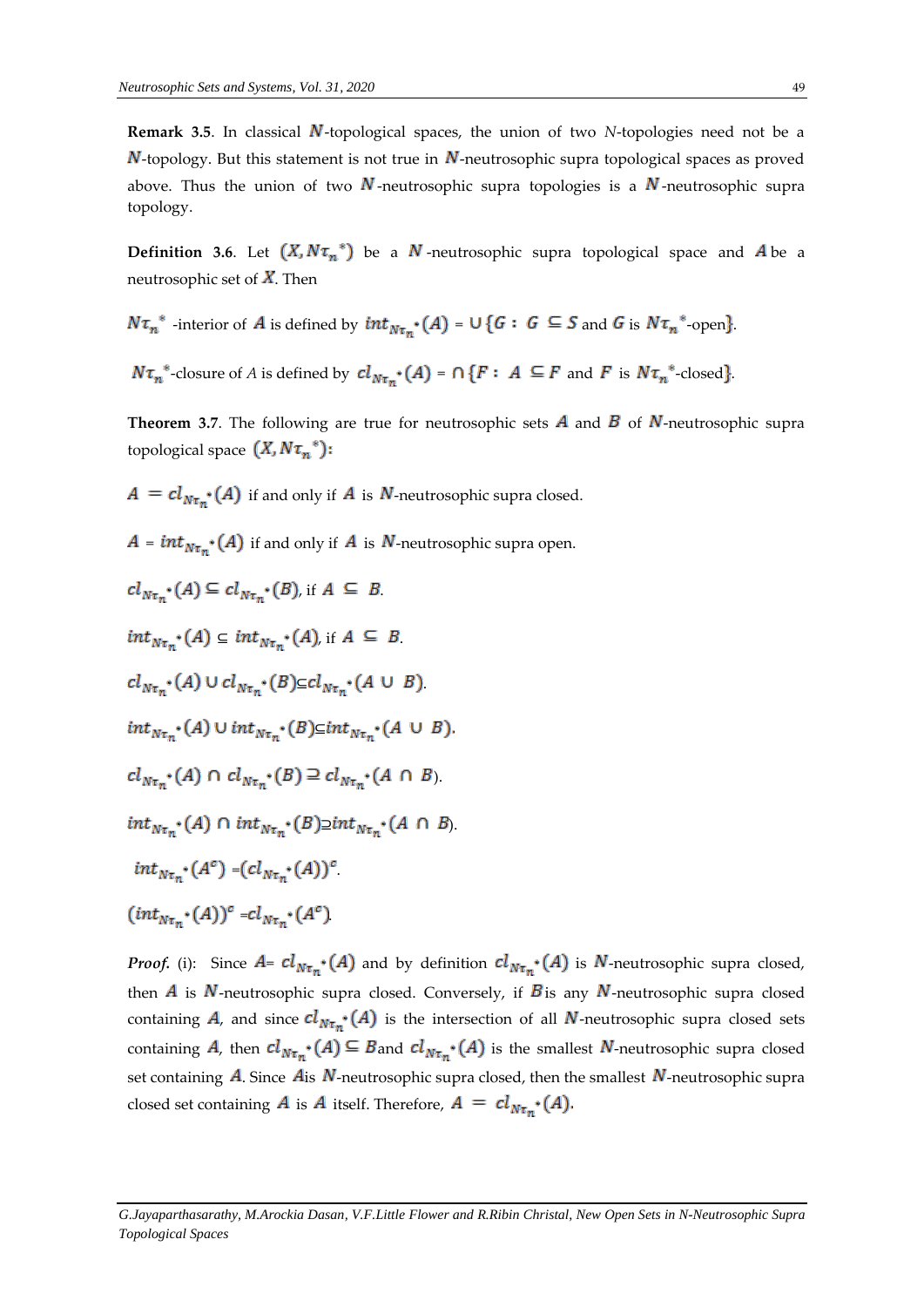(ii): Since  $A = int_{N\tau_n} (A)$  and by definition  $int_{N\tau_n} (A)$  is N-neutrosophic supra open, then A is  $N$ -neutrosophic supra open. Conversely, if  $B$  is any  $N$ -neutrosophic supra open contained in A, and since  $int_{N\tau_m} (A)$  is the union of all N-neutrosophic supra open sets contained in A, then  $int_{N\tau_n} (A) \supseteq B$  and  $int_{N\tau_n} (A)$  is the largest N-neutrosophic supra open set contained in A. Since  $\vec{A}$  is N-neutrosophic supra open, then the largest  $N$ -neutrosophic supra open set contained in A is A itself. Therefore,  $A = int_{N\tau_n} (A)$ .

(iii):  
\n
$$
cl_{N\tau_n^*}(B) = \cap \{G : G^c \in N\tau_n^*, B \subseteq G\} \supseteq \cap \{G : G^c \in N\tau_n^*, A \subseteq G\} = cl_{N\tau_n^*}(A).
$$
\nThus,  $cl_{N\tau_n^*}(A) \subseteq cl_{N\tau_n^*}(B).$ 

(iv):

$$
int_{N\tau_n} (B) = \bigcup \{ G : G \in N\tau_n^*, B \supseteq G \} \supseteq \bigcup \{ G : G \in N\tau_n^*, A \supseteq G \} = int_{N\tau_n} (A).
$$
  
Thus,  $int_{N\tau_n} (A) \subseteq int_{N\tau_n} (B)$ .

(v): Since  $A \cup B \supseteq A$ ,  $B$ , then by part (iii)  $cl_{N\tau_n}$  (A)  $\cup cl_{N\tau_n}$  (B)  $\subseteq cl_{N\tau_n}$  (A  $\cup B$ ).

(vi): Since  $A \cup B \supseteq A$ ,  $B$ , then by part (iv)  $int_{N\tau_{m}} (A) \cup int_{N\tau_{m}} (B) \subseteq int_{N\tau_{m}} (A \cup B)$ .

(vii): Since  $A \cap B \subseteq A$ ,  $B$ , then by part (iii)  $int_{N\tau_n} (A) \cap int_{N\tau_n} (B) \supseteq int_{N\tau_n} (A \cap B)$ .

(viii): Since  $A \cap B \subseteq A, B$ , then by part (iv)  $int_{N\tau_n} (A) \cap int_{N\tau_n} (B) \subseteq int_{N\tau_n} (A \cap B)$ .

(ix):  $cl_{N\tau_{n}}(A) = \cap \{G : G^{c} \in N\tau_{n}^{*}, G \supseteq A\}$ ,  $(cl_{N\tau_{n}}(A))^{c} = \cup \{G^{c} : G^{c}$  is a *N*-neutrosophic supra open in *X* and  $G^c \subseteq A^c$  =  $int_{N\tau_m} (A^c)$  . Thus,  $(cl_{N\tau_n} \cdot (A))^c = int_{N\tau_n} \cdot (A^c)$ 

(x):  $int_{N\tau_n} (A) = \cup \{G : G \in N\tau_n^*, G \subseteq A\}$ ,  $(int_{N\tau_n} (A))^c = \bigcap \{G^c : G^c \text{ is a } N$ neutrosophic supra closed in X and  $G^c \supseteq A^c$  =  $cl_{N\tau_{m}}(A^c)$  . Thus,  $(int(A))^c = int_{N\tau_m} (A^c)$ 

**Remark 3.8**. If we take complement of either side of (ix) and (x) of previous theorem, we get

- (i)  $cl_{N\tau_{m}}(A) = (int_{N\tau_{m}}(A^{c}))^{c}$ .
- (ii)  $int_{N\tau_{m}} (A) = (cl_{N\tau_{m}} (A^{c}))^{c}$

**Theorem 3.9**. Let  $(X, N\tau_n^*)$  be a *N*-neutrosophic supra topological space and *A* be a neutrosophic set of *X*. Then

(i) 
$$
int_{N\tau_{n}} (A) \supseteq int_{\tau_{n_{1}}} (A) \cup int_{\tau_{n_{2}}} (A) \cup ... \cup int_{\tau_{n_{N}}} (A).
$$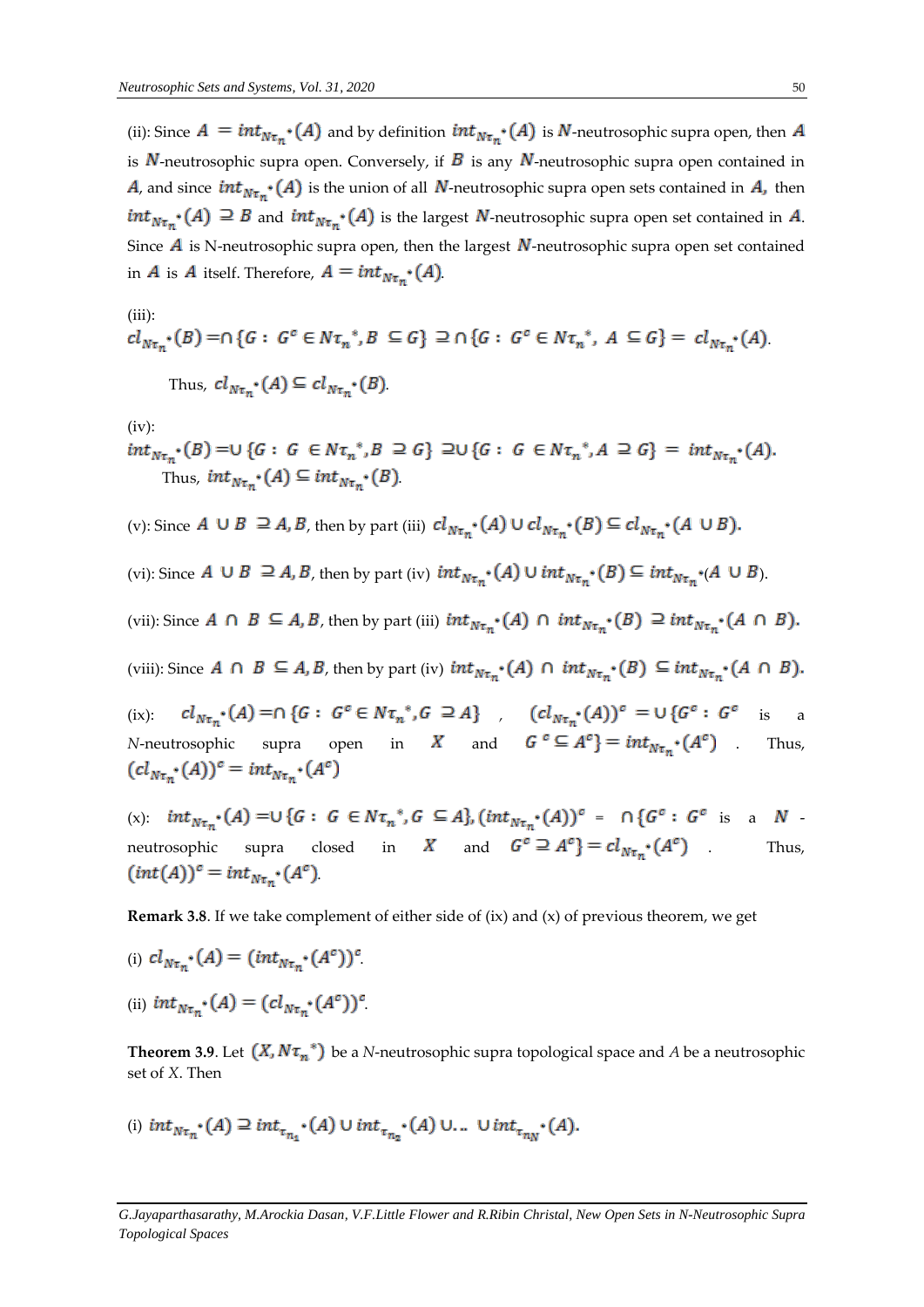(ii) 
$$
cl_{N\tau_n} \cdot (A) \subseteq cl_{\tau_{n_1}} \cdot (A) \cap cl_{\tau_{n_2}} \cdot (A) \cap ... \cap cl_{\tau_{n_N}} \cdot (A)
$$

Proof. (i): By definition of N-neutrosophic supra topological space, we have  $N\tau_n^* = \left\{S \subseteq X : S = \bigcup_{i=1}^N A_i, A_i \in \tau_{n_i}^*\right\} \supseteq \tau_{n_1}^* \cup \tau_{n_2}^* \cup \ldots \cup \tau_{n_N}^*.$ 

Therefore,  $int_{N\tau_n} (A) \supseteq int_{\tau_{n_1}} (A) \cup int_{\tau_{n_2}} (A) \cup ... \cup int_{\tau_{n_N}} (A)$ .

(ii): Since 
$$
int_{N\tau_n} (A^c) \supseteq int_{\tau_{n_1}} (A^c) \cup int_{\tau_{n_2}} (A^c) \cup ... \cup int_{\tau_{n_N}} (A^c)
$$
, then

$$
(cl_{N\tau_n} \cdot (A))^c \supseteq (cl_{\tau_{n_1}} \cdot (A))^c \cup (cl_{\tau_{n_2}} \cdot (A))^c \cup \dots \cup (cl_{\tau_{n_N}} \cdot (A))^c
$$
 which

implies  $cl_{N\tau_n} \cdot (A) \subseteq cl_{\tau_{n_1}} \cdot (A) \cap cl_{\tau_{n_2}} \cdot (A) \cap ... \cap cl_{\tau_{n_N}} \cdot (A)$ 

## 4. N-Neutrosophic Supra Topological Weak Open Sets

In this section, we introduce some new classes of  $N$ -neutrosophic supra topological open sets and discuss the relationship between them.

**Definition 4.1**. A neutrosophic set **A** of a **N**-neutrosophic supra topological space  $(X, N\tau_n^*)$  is called

N-neutrosophic supra  $\alpha$ -open set if  $A \subseteq int_{N\tau_m} \cdot (cl_{N\tau_m} \cdot (int_{N\tau_m} \cdot (A))).$ 

*N*-neutrosophic supra semi-open set if  $A \subseteq cl_{N\tau_{n^*}}(int_{N\tau_{n^*}}(A)).$ 

N-neutrosophic supra pre-open set if  $A \subseteq int_{N\tau_n} \cdot (cl_{N\tau_n} \cdot (A)).$ 

**N**-neutrosophic supra  $\beta$ -open set if  $A \subseteq cl_{N\tau_n}^{\bullet} (int_{N\tau_n} (cl_{N\tau_n}^{\bullet} (A))).$ 

The set of all  $N$ -neutrosophic supra  $\alpha$ -open (resp.  $N$ -neutrosophic supra semi-open, **N**-neutrosophic supra pre-open and **N**-neutrosophic supra  $\beta$ -open) sets of  $(X, N\tau_n^*)$  is denoted by  $N\tau_n^*O(X)$  (resp.  $N\tau_n^*SO(X), N\tau_n^*PO(X)$  and  $N\tau_n^*BO(X)$ .

**Theorem 4.2.** Let *A* be a subset of  $N$ -neutrosophic supra topological space  $(X, N\tau_n^*)$ . Then

every  $N$ -neutrosophic supra open set is  $N$ -neutrosophic supra  $\alpha$ -open.

every  $N$ -neutrosophic supra  $\alpha$ -open set is  $N$ -neutrosophic supra semi-open.

every N-neutrosophic supra  $\alpha$ -open set is N-neutrosophic supra pre-open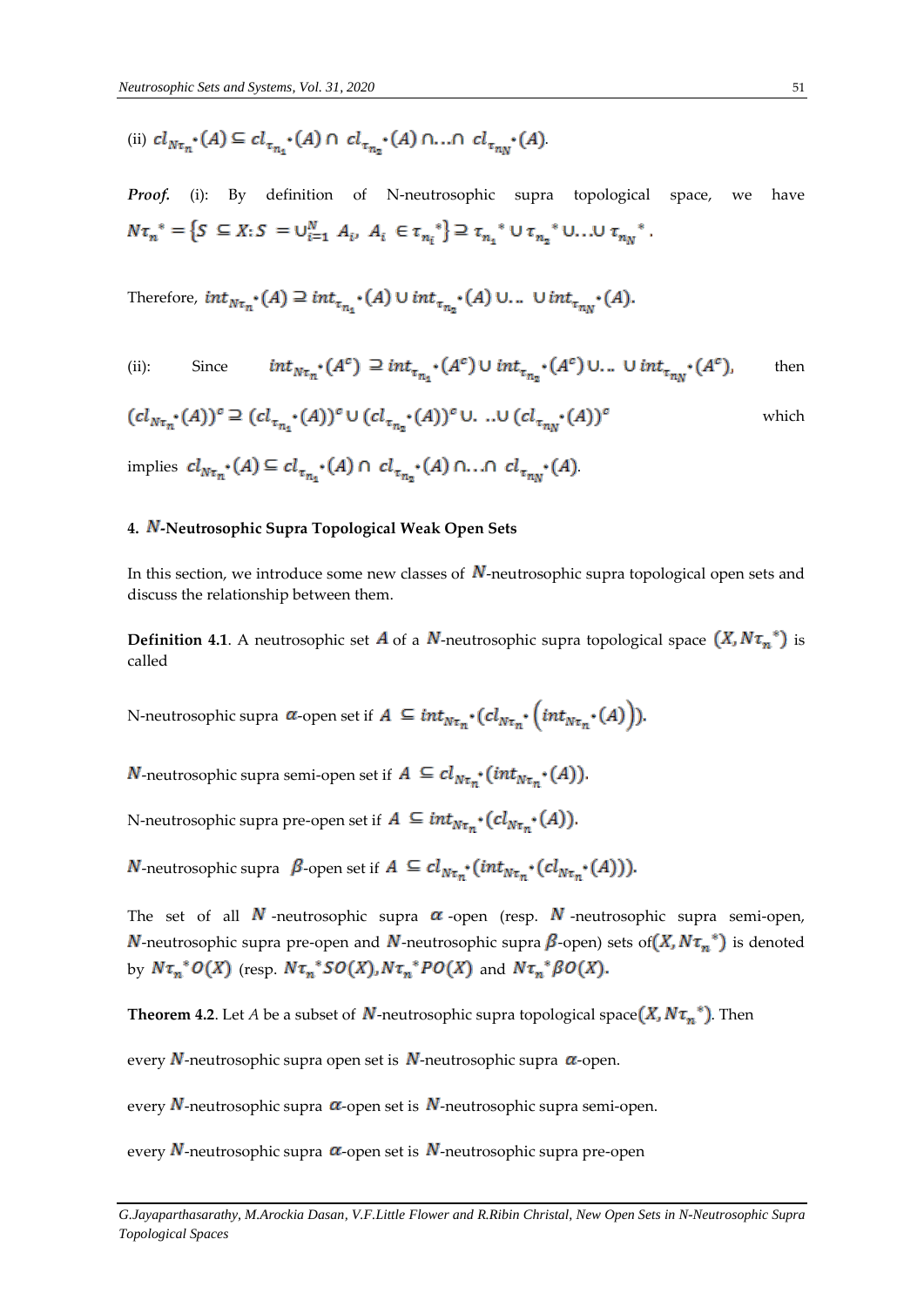every N-neutrosophic supra semi-open set is N-neutrosophic supra  $\beta$ -open.

every N-neutrosophic supra pre-open set is N-neutrosophic supra  $\beta$ -open.

*Proof.*(i): Assume *A* is *N*-neutrosophic supra open,  $int_{N\tau_m} (A) = A$ .

Since  $A \subseteq cl_{N\tau_n}$  (A),  $int_{N\tau_n} (A) \subseteq cl_{N\tau_n} (int_{N\tau_n} (A)).$ 

Then  $A \subseteq int_{N\tau_m} \cdot (cl_{N\tau_m} \cdot (int_{N\tau_m} \cdot (A)))$ . Therefore, A is N-neutrosophic supra semi-open.

(ii): Assume A is N -neutrosophic supra  $\alpha$  -open and since  $int_{N\tau_{m}} (A) \subseteq A$ , then  $A \subseteq int_{N\tau_n} \cdot (cl_{N\tau_n} \cdot (int_{N\tau_n} \cdot (At_{N\tau_n} \cdot (int_{N\tau_n} \cdot (At_{N\tau_n} \cdot (A)))$ . Therefore, A is N-neutrosophic supra semi-open.

(iii): Assume A is N-neutrosophic supra  $\alpha$ -open and since  $int_{N\tau_{m}} (A) \subseteq A$ , then

 $cl_{N\tau_n} \cdot (int_{N\tau_n} \cdot (A)) \subseteq cl_{N\tau_n} \cdot (A).$ Then  $A \subseteq int_{N\tau_n} \cdot (cl_{N\tau_n} \cdot (int_{N\tau_n} \cdot (A))) \subseteq int_{N\tau_n} \cdot (cl_{N\tau_n} \cdot (A))$ . Therefore, A is N-neutrosophic supra pre-open.

(iv): Assume A is N -neutrosophic supra semi-open and since  $A \subseteq cl_{N\tau_{m}}(A)$ , then  $int_{N\tau_n} (A) \subseteq int_{N\tau_n} (cl_{N\tau_n} (A))$ ). Then  $A \subseteq cl_{N\tau_n} \cdot (int_{N\tau_n} \cdot (A)) \subseteq cl_{N\tau_n} \cdot (int_{N\tau_n} \cdot (cl_{N\tau_n} \cdot (A)))$ . Therefore, A is N -neutrosophic supra  $\beta$ -open.

(v): Assume A is N -neutrosophic supra pre-open and since  $A \subseteq cl_{N\tau_{m}}(A)$ , then  $A \subseteq cl_{N\tau_n}^*(A) \subseteq cl_{N\tau_n}^*(int_{N\tau_n}^*(cl_{N\tau_n}^*(A)))$ . Therefore, A is N -neutrosophic supra  $\beta$ -open.

The converse of the above theorem need not be true as shown in the following examples.

Example4.3. Let 
$$
X = \{a, b\}
$$
 and  $N = 2$ , assume  
\n $\tau_{n_1}^* = \{\emptyset, X, ((0.3, 0.4), (0.3, 0.4), (0.4, 0.5))\}$   
\n $\tau_{n_2}^* = \{\emptyset, X, ((0.4, 0.2), (0.4, 0.2), (0.5, 04))\}$ . Then  
\n $2\tau_n^* = \{\emptyset, X, ((0.3, 0.4), (0.3, 0.4), (0.4, 0.5)), ((0.4, 0.2), (0.4, 0.2), (0.5, 0.4))\}$ .

 $((0.4, 0.4), (0.4, 0.4), (0.4, 0.4))]$  is a bi neutrosophic supra topology on  $X$ . Then the neutrosophic set  $A = ((0.4, 0.6), (0.4, 0.6), (0.3, 0.4))$  is 2-neutrosophic supra  $\alpha$ -open but not 2-neutrosophic supra open.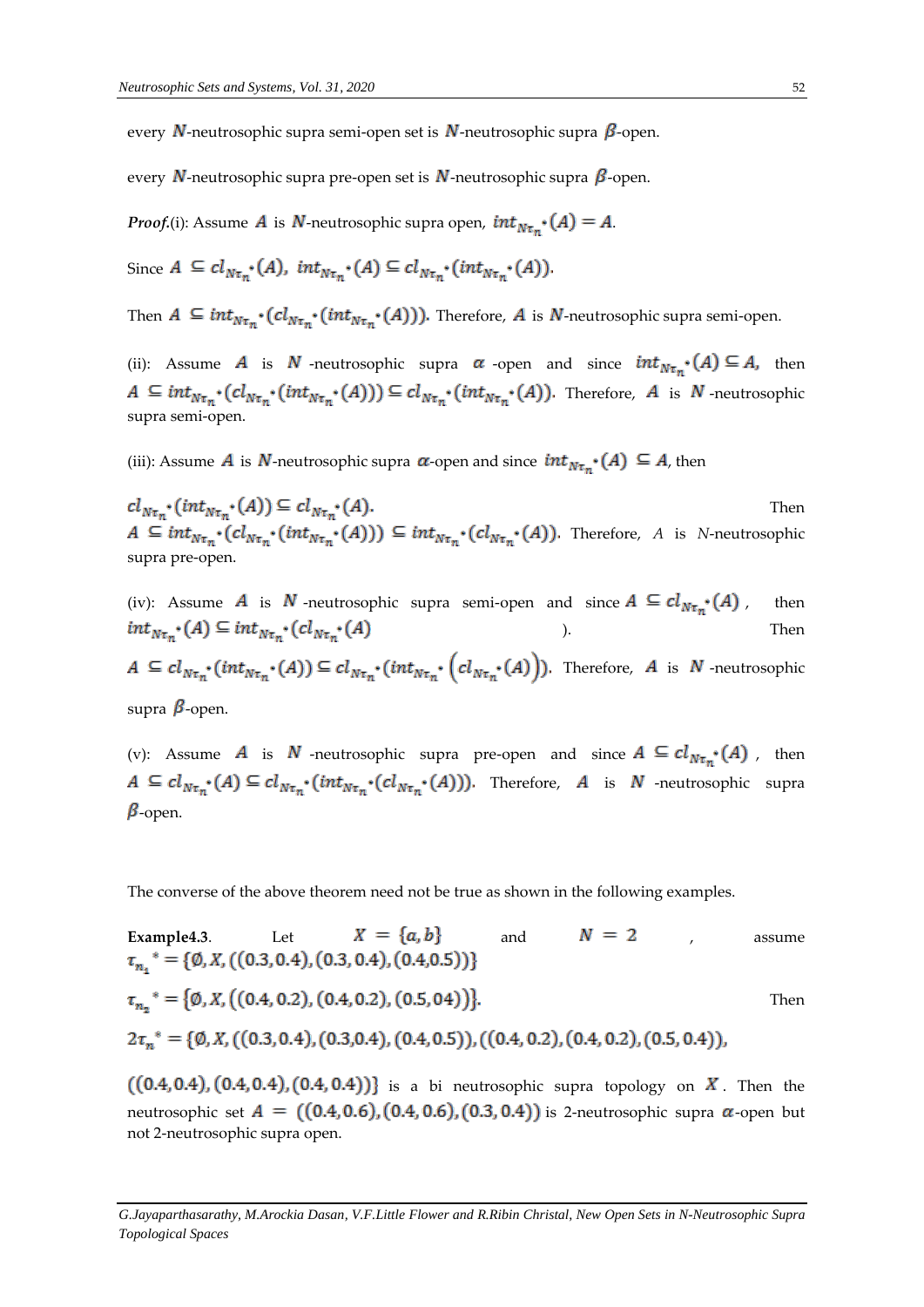Example4.4. Let 
$$
X = \{a, b\}
$$
 and  $N = 2$ , assume  
\n $\tau_{n_1}^* = \{\emptyset, X, ((0.3, 0.5), (0.3, 0.5), (0.4, 0.5))\}$   
\n $\tau_{n_2}^* = \{\emptyset, X, ((0.4, 0.3), (0.4, 0.3), (0.5, 0.2))\}$ . Then  
\n $2\tau_n^* = \{\emptyset, X, ((0.3, 0.5), (0.3, 0.5), (0.4, 0.5), ((0.4, 0.3), (0.4, 0.3), (0.5, 0.2))\}$ .

 $((0.4, 0.5), (0.4, 0.5), (0.4, 0.2))]$  is a bi neutrosophic supra topology on  $X$ . Then the neutrosophic set  $A = ((0.4, 0.5), (0.4, 0.5), (0.5, 0.4))$  is 2-neutrosophic supra pre-open, 2-neutrosophic supra  $\beta$ -open, but not 2-neutrosophic supra  $\alpha$ -open and not 2-neutrosophic supra semi-open.

Example4.5. Let 
$$
X = \{a, b\}
$$
 and  $N = 3$ ,  
assume  
 $\tau_{n_1}^* = \{\emptyset, X, ((0.3, 0.5), (0.3, 0.5), (0.4, 0.5))\}, \tau_{n_2}^* = \{\emptyset, X, ((0.4, 0.3), (0.4, 0.3), (0.5, 0.6))\}$   
and  $\tau_{n_3}^* = \{\emptyset, X, ((0.4, 0.5), (0.4, 0.5), (0.4, 0.5), (0.4, 0.5))\}$ . Then  
 $3\tau_n^* = \{\emptyset, X, ((0.3, 0.5), (0.3, 0.5), (0.4, 0.5))\}$ .

 $((0.4, 0.3), (0.4, 0.3), (0.5, 0.6)), ((0.4, 0.5), (0.4, 0.5), (0.4, 0.5))$  is a tri neutrosophic supra topology on X. Then  $A = ((0.4, 0.5), (0.4, 0.5), (0.4, 0.5))$  is 3-neutrosophic supra semi-open and 3-neutrosophic supra  $\beta$ -open, but not 3-neutrosophic supra  $\alpha$ -open and not 3-neutrosophic supra pre-open.

**Theorem 4.6**. A neutrosophic set **A** in a **N**-neutrosophic supra topological space  $(X, N \tau_n^*)$  is **N**-neutrosophic supra  $\alpha$ -open set if and only if **A** is both **N**-neutrosophic supra semi-open and  $N$ -neutrosophic supra pre-open.

*Proof.* Assume that 
$$
A
$$
 is  $N$  -neutrosophic  $\sup a$  -open set, then  $A \subseteq int_{N\tau_n} \cdot (cl_{N\tau_n} \cdot (int_{N\tau_n} \cdot (At_{N\tau_n} \cdot (A))) \subseteq cl_{N\tau_n} \cdot (int_{N\tau_n} \cdot (At_{N\tau_n} \cdot (A)).$  Since  $int_{N\tau_n} \cdot (A) \subseteq A$ , then

 $A \subseteq int_{N\tau_n} \cdot (cl_{N\tau_n} \cdot (int_{N\tau_n} \cdot (A))) \subseteq int_{N\tau_n} \cdot (cl_{N\tau_n} \cdot (A))$  Therefore, A is both  $N$ -neutrosophic supra semi-open and  $N$ -neutrosophic supra pre-open. On the other hand, assume that  $\vec{A}$  is both  $\vec{N}$ -neutrosophic supra semi-open and  $\vec{N}$ -neutrosophic supra pre-open. Then  $A \subseteq int_{N\tau_n} \cdot (cl_{N\tau_n} \cdot (A)) \subseteq int_{N\tau_n} \cdot (cl_{N\tau_n} \cdot (int_{N\tau_n} \cdot (A)))$ . Therefore, A is N-neutrosophic supra  $\alpha$ -open.

**Lemma 4.7**. The arbitrary union of  $N$ -neutrosophic supra  $\alpha$ -open ( resp.  $N$ -neutrosophic supra semi-open,  $N$  -neutrosophic supra pre-open,  $N$  -neutrosophic supra  $\beta$  -open) sets is

*G.Jayaparthasarathy, M.Arockia Dasan, V.F.Little Flower and R.Ribin Christal, New Open Sets in N-Neutrosophic Supra Topological Spaces*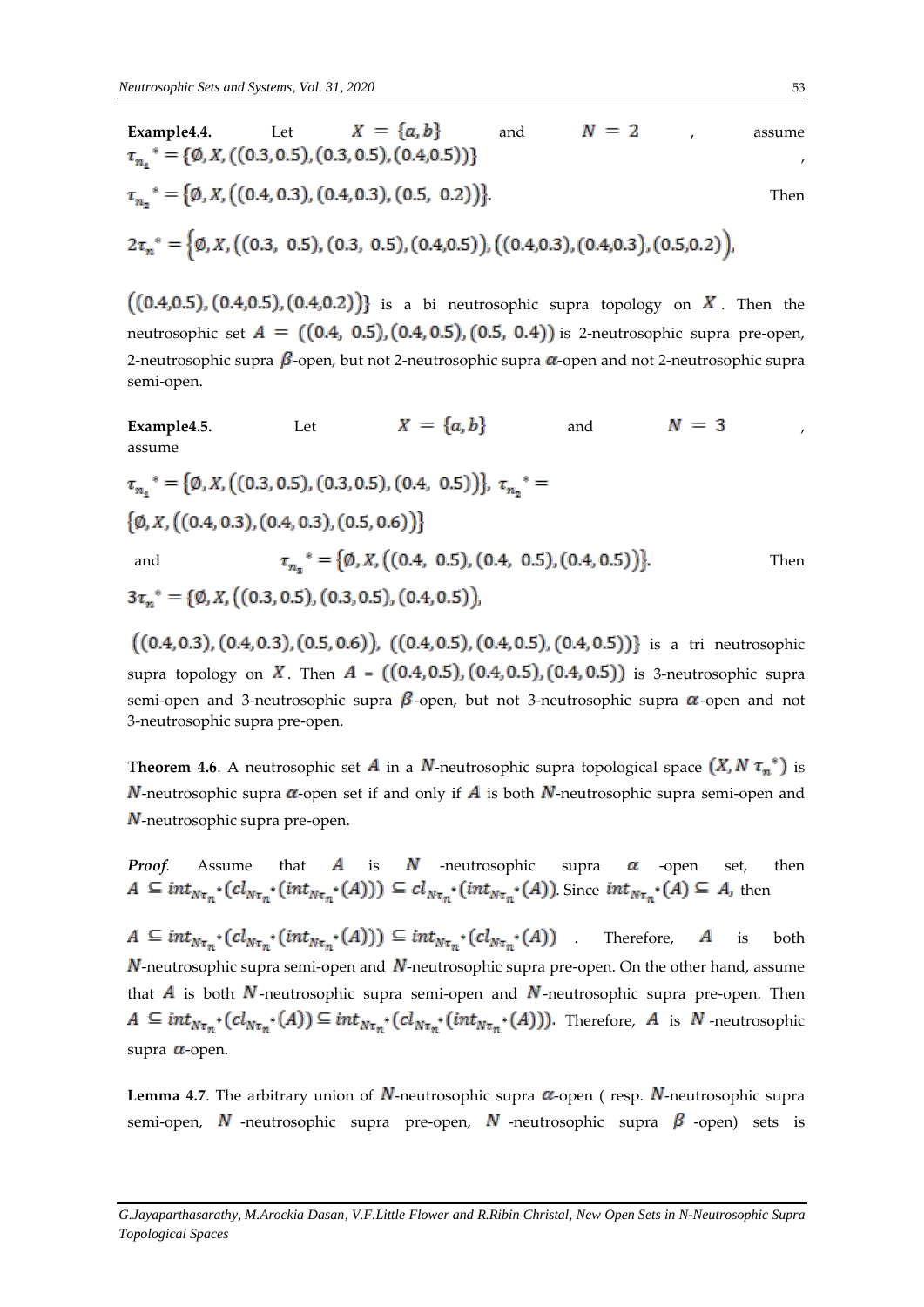$N$ -neutrosophic supra  $\alpha$ -open ( resp.  $N$ -neutrosophic supra semi-open,  $N$ -neutrosophic supra pre-open,  $N$ -neutrosophic supra  $\beta$ -open).

*Proof.* Here we only prove for  $N$ -neutrosophic supra  $\alpha$ -open sets and similarly we can prove for  $N$ -neutrosophic supra semi-open,  $N$ -neutrosophic supra pre-open,  $N$ -neutrosophic supra  $\beta$ -open sets. Assume that  $\{A_i\}_{i\in \Lambda} \in N \tau_n^* \alpha O(X)$ , then  $A_i \subseteq int_{N\tau_n^*}(cl_{N\tau_n^*}(int_{N\tau_n^*}(A_i)))$ . Since  $\bigcup_{i\in\Lambda} int_{N\tau_n} \cdot (A_i) \subseteq int_{N\tau_n} \cdot (\bigcup_{i\in\Lambda} A_i),$  $\cup_{i\in\Lambda} cl_{N\tau_n} \cdot (int_{N\tau_n} \cdot (A_i)) \subseteq cl_{N\tau_n} \cdot (int_{N\tau_n} \cdot ( \cup_{i\in\Lambda} A_i)).$ Then  $\cup_{i\in\Lambda} A_i \subseteq \cup_{i\in\Lambda} int_{N\tau_n^*}(cl_{N\tau_n^*}(int_{N\tau_n^*}(A_i))) \subseteq int_{N\tau_n^*}(cl_{N\tau_n^*}(int_{N\tau_n^*}(U_{i\in\Lambda} A_i))).$ Therefore,  $U_{i \in \Lambda} A_i$  is a *N*-neutrosophic supra  $\alpha$ -open set.

**Remark 4.8**. Intersection of any two  $N$ -neutrosophic supra  $\alpha$ -open ( resp.  $N$ -neutrosophic supra semi-open, N-neutrosophic supra pre-open, N-neutrosophic supra  $\beta$ -open) sets need not be a **N**-neutrosophic supra  $\alpha$  -open ( resp. **N**-neutrosophic supra semi-open, **N**-neutrosophic supra pre-open,  $N$ -neutrosophic supra  $\beta$ -open) set.

Example 4.9. Let 
$$
X = \{a, b\}
$$
 and  $N = 3$   
\nassume  $\tau_{n_1}^* = \{\emptyset, X, ((0.3, 0.5), (0.3, 0.5), (0.4, 0.5))\}$ 

$$
((0.3, 0.5), (0.3, 0.5), (0.4, 0.5)), ((0.4, 0.3), (0.4, 0.3), (0.5, 0.4)),
$$
  
 $((0.4, 0.5), (0.4, 0.5), (0.4, 0.4))$ 

is a tri neutrosophic supra topology on  $X$  and  $(X, 3\tau_n^*)$  is a tri neutrosophic supra topological space on X Here  $A = ((0.3, 0.5), (0.3, 0.5), (0.4, 0.5))$  and  $B = ((0.4, 0.3), (0.4, 0.3), (0.5, 0.4))$  are both 3-neutrosophic supra  $\alpha$  -open and 3-neutrosophic supra semi open, but  $\overline{A} \cap \overline{B}$  is not 3-neutrosophic supra  $\alpha$ -open and not 3neutrosophic supra semi-open.

**Example4.10**. Let  $X = \{a, b, c\}$ ,  $N = 3$ , assume the neutrosophic supra topologies  $\tau_{n_1}$ <sup>\*</sup> = { $\emptyset$ , X},  $\tau_{n_2}$ <sup>\*</sup> = { $\emptyset$ , X, ((0.6, 0, 0), (0.4, 0.1, 0), (0, 0, 1))},  $\tau_{n_2}$ <sup>\*</sup> = { $\emptyset$ , X, ((0.3, 0.7, 1),

$$
(0.7,0.6,1),(1,1,0))}
$$
. Then  $3 \tau_n^* = \{0,X, ((0.6,0,0), (0.4,0.1,0), (0,0,1)),$ 

 $((0.3, 0.7, 1), (0.7, 0.6, 1), (1, 1, 0)), ((0.6, 0.7, 1), (0.7, 0.6, 1), (0, 0, 0))$  is a tri neutrosophic supra topology on X and  $(X, 3 \tau_n^*)$  is a tri neutrosophic supra topological space on X. Here the neutrosophic sets  $A = ((0.6, 0, 0), (0.4, 0.1, 0), (0, 0, 1))$  and  $B = ((0.3, 0.7, 1), (0.7, 0.6, 1), (1, 1, 0))$  are 3-neutrosophic supra pre-open and

*G.Jayaparthasarathy, M.Arockia Dasan, V.F.Little Flower and R.Ribin Christal, New Open Sets in N-Neutrosophic Supra Topological Spaces*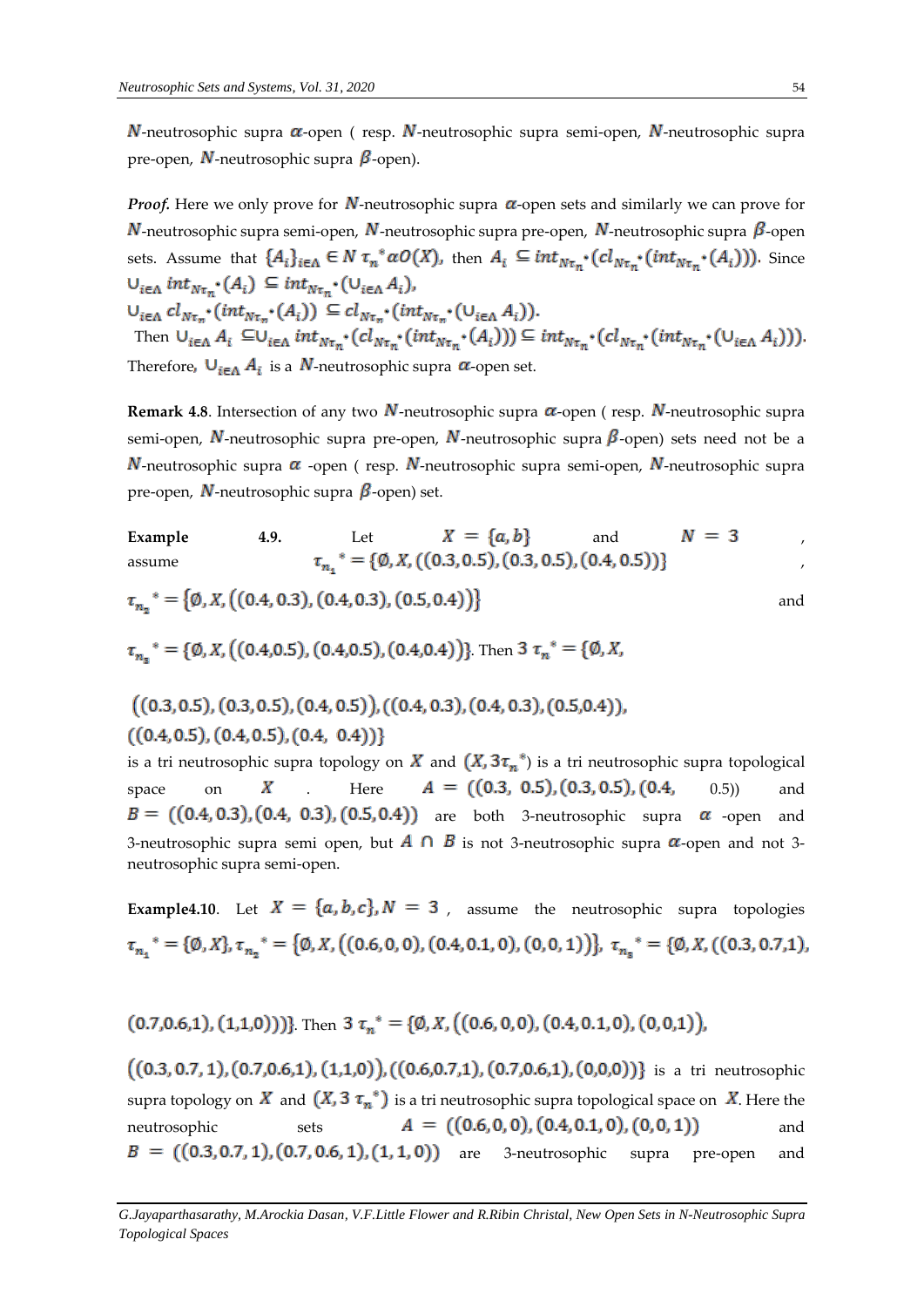3-neutrosophic supra  $\beta$ -open, but  $A \cap B$  is not 3-neutrosophic supra pre-open and 3-neutrosophic supra  $\beta$ -open.

**Remark 4.11**. In classical topological spaces, O. Njastad [41] proved that the collection of all  $\alpha$ -open sets form a topology which is finer than the collection of all open sets. This statement need not be true in neutrosophic topological spaces as shown in the following example, that is, the collection of all neutrosophic  $\alpha$ -open sets need not be a neutrosophic topology, but this collection forms a neutrosophic supra topology.

**Example4.12.** Let  $X = \{a, b\}$ , assume the neutrosophic topology  $\tau_n = \{ \emptyset, X, ((0.3, 0.6), (0.5, 0.2), (0.4, 0.5)), ((0.2, 0.5), (0.6, 0.3), (0.7, 0.1)),$  $((0.3, 0.6), (0.6, 0.3), (0.4, 0.1)), ((0.2, 0.5), (0.5, 0.2), (0.7, 0.5))$ and  $(X, \tau_n)$  is a neutrosophic topological space on X. Here  $A = ((0.4, 0.8), (0.6, 0.3), (0.4, 0.4))$ and  $B = ((1, 0.5), (0.9, 0.7), (0.2, 0))$  are neutrosophic  $\alpha$ -open, but  $\overline{A} \cap \overline{B}$  is not neutrosophic  $\alpha$ -open.

**Lemma 4.13.** Let  $A, B \in N(X)$  and  $A$  be a  $N$ -neutrosophic supra open set such that  $int_{N\tau_m} (A) \subseteq B \subseteq A$ , then B is N-neutrosophic supra open.

*Proof.* Assume that A is a N-neutrosophic supra open set such that  $int_{N\tau_n} (A) \subseteq B \subseteq A$ . Then  $B \subseteq A = int_{N\tau_n^*}(A) = int_{N\tau_n^*}(B) \subseteq B$ . Therefore, B is N-neutrosophic supra open.

**Lemma 4.14.** Let  $A, B \in N(X)$  and  $A$  be a  $N$ -neutrosophic supra  $\alpha$ -open set such that  $int_{N\tau_{m}} (A) \subseteq B \subseteq A$ , then B is N-neutrosophic supra  $\alpha$ -open.

*Proof.* Assume that A is a N-neutrosophic supra  $\alpha$ -open set such that  $int_{N_{\tau}}(A) \subseteq B \subseteq A$ . Then  $B \subseteq A \subseteq int_{N\tau_n^*}(cl_{N\tau_n^*}(int_{N\tau_n^*}(A))) = int_{N\tau_n^*}(cl_{N\tau_n^*}(int_{N\tau_n^*}(B)))$ . Therefore, **B** is N-neutrosophic supra  $\alpha$ -open.

**Lemma 4.15**. Let  $A, B \in N(X)$  and  $A$  be a  $N$ -neutrosophic supra semi-open set such that  $int_{N\tau_{m}} (A) \subseteq B \subseteq A$ , then B is N-neutrosophic supra semi-open.

*Proof.* Assume that  $\vec{A}$  is a  $\vec{N}$  -neutrosophic supra semi-open set such that  $int_{N\tau_n} (A) \subseteq B \subseteq A$  Then  $B \subseteq A \subseteq cl_{N\tau_n} (int_{N\tau_n} (A)) = cl_{N\tau_n} (int_{N\tau_n} (B)).$ Therefore,  $\bf{B}$  is  $\bf{N}$ -neutrosophic supra semi-open.

**Lemma 4.16**. Let  $A, B \in N(X)$  and  $A$  be a  $N$ -neutrosophic supra pre-open set such that  $cl_{N\tau_{m}}(A) \subseteq B \subseteq A$ , then B is N-neutrosophic supra pre-open.

*Proof.* Assume that A is a N-neutrosophic supra pre-open set such that  $\text{cl}_{N\tau_n}^{\bullet}(A) \subseteq B \subseteq A$ . Then  $B \subseteq A \subseteq int_{N\tau_n} (cl_{N\tau_n} (A)) \subseteq int_{N\tau_n} (cl_{N\tau_n} (B))$  Therefore, B is  $N$ -neutrosophic supra pre-open.

*G.Jayaparthasarathy, M.Arockia Dasan, V.F.Little Flower and R.Ribin Christal, New Open Sets in N-Neutrosophic Supra Topological Spaces*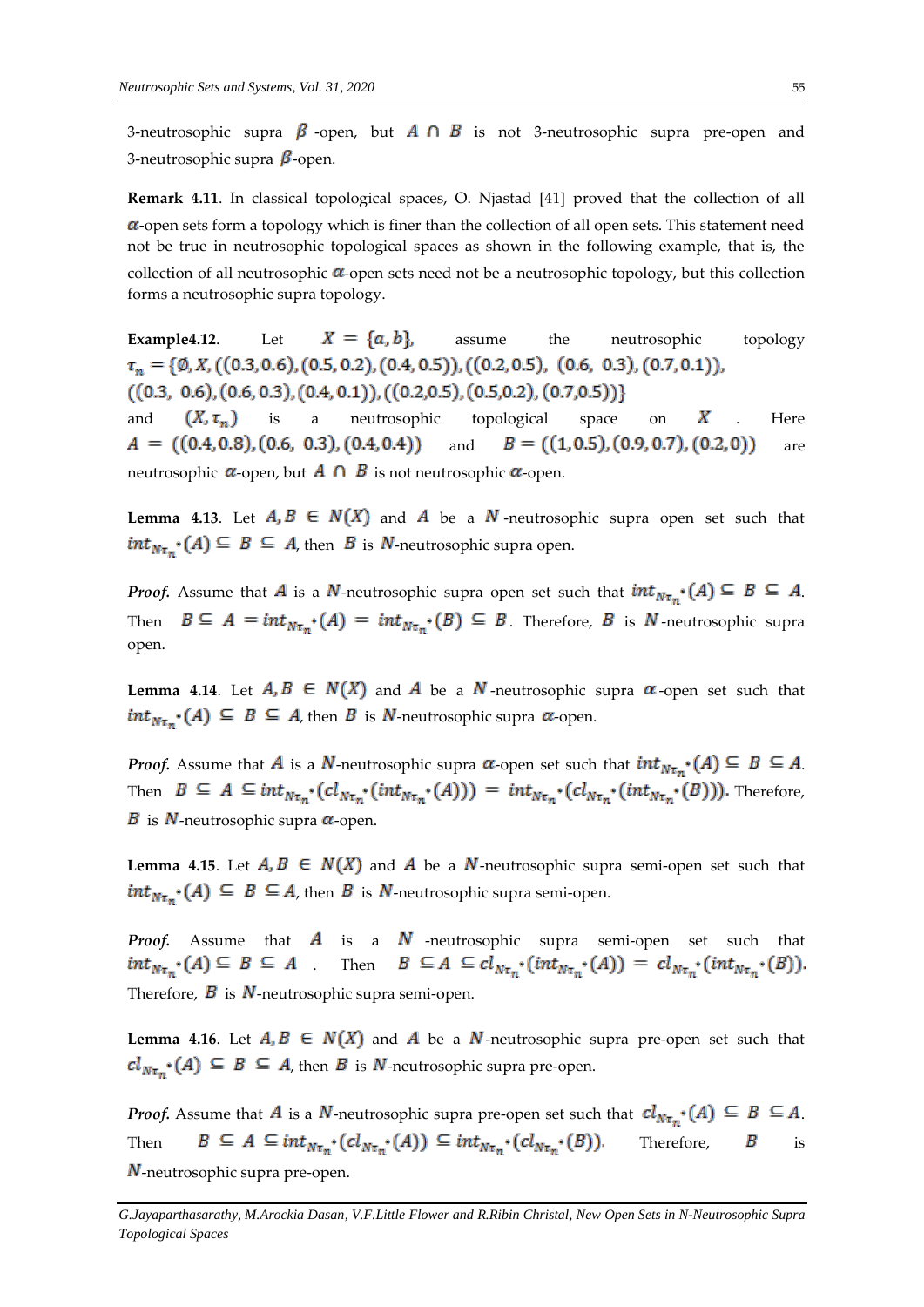**Lemma 4.17.** Let  $A, B \in N(X)$  and  $A$  be a  $N$ -neutrosophic supra  $\beta$ -open set such that  $cl_{N\tau_{m^*}}(A) \subseteq B \subseteq A$ , then B is N-neutrosophic supra  $\beta$ -open.

*Proof.* Assume that A is a N-neutrosophic supra  $\beta$ -open set such that  $cl_{N\tau_n} (A) \subseteq B \subseteq A$ . Then  $B \subseteq A \subseteq cl_{N\tau_n^*}(int_{N\tau_n^*}(cl_{N\tau_n^*}(A))) \subseteq cl_{N\tau_n^*}(A)(int_{N\tau_n^*}(int_{N\tau_n^*}(B)))$ . Therefore, **B** is **N**-neutrosophic supra  $\beta$ -open.

## 5. N-Neutrosophic Supra Topological Weak Open Sets

In this section, we introduce some weak closed sets in  $N$ -neutrosophic supra topological spaces and investigate the relationship between them.

**Definition 5.1**. A neutrosophic set **A** of a **N**-neutrosophic supra topological space  $(X, N \tau_n^*)$  is called  $N$ -neutrosophic supra  $\alpha$ -closed (resp.  $N$ -neutrosophic supra semi-closed,  $N$ neutrosophic supra pre-closed and N-neutrosophic supra  $\beta$ -closed) if the complement of A is N-neutrosophic supra  $\alpha$ -open (resp. N-neutrosophic supra semi-open, N-neutrosophic supra pre-open and **N**-neutrosophic supra  $\beta$ -open). The set of all **N**-neutrosophic supra  $\alpha$ -closed (resp.  $N$ -neutrosophic supra semi-closed,  $N$ -neutrosophic supra pre-closed and  $N$ -neutrosophic supra  $\beta$ -closed) sets of  $(X, N \tau_n^*)$  is denoted by  $N \tau_n^* \alpha C(X)$  (resp.  $N \tau_n^* SC(X)$ ,  $N \tau_n^* PC(X)$  and  $N \tau_n^* \beta C(X)$ .

**Theorem 5.2.** A neutrosophic set **A** of a **N**-neutrosophic supra topological space  $(X, N \tau_n^*)$  is

*N*-neutrosophic supra  $\alpha$ -closed if  $cl_{N\tau_m}$  ( $int_{N\tau_m}$  ( $cl_{N\tau_m}$  ( $cl_{N\tau_m}$  (A)))  $\subseteq$  A.

**N**-neutrosophic supra semi-closed if  $int_{N\tau_{m}} (cl_{N\tau_{m}} (A)) \subseteq A$ .

**N**-neutrosophic supra pre-closed if  $cl_{N\tau_n} \cdot (int_{N\tau_n} (A)) \subseteq A$ .

*N*-neutrosophic supra  $\beta$ -closed if  $int_{N\tau_n} (cl_{N\tau_n} (int_{N\tau_n} (A))) \subseteq A$ 

**Proof.** : Here we shall prove parts (i) only and the remaining parts similarly follows. Assume **A** is  $N$  -neutrosophic supra  $\alpha$  -closed, then  $A^c$  is  $N$  -neutrosophic supra  $\alpha$  -open and  $A^c \subseteq int_{N\tau_n} \cdot (cl_{N\tau_n} \cdot (int_{N\tau_n} \cdot (A^c)))$ . Then  $A \supseteq cl_{N\tau_n} \cdot (int_{N\tau_n} \cdot (cl_{N\tau_n} \cdot (A)))$ .

**Theorem 5.3**. Let **A** be a subset of **N**-neutrosophic supra topological space  $(X, N \tau_n^*)$ . Then

every  $N$ -neutrosophic supra closed set is  $N$ -neutrosophic supra  $\alpha$ -closed.

every  $N$ -neutrosophic supra  $\alpha$ -closed set is  $N$ -neutrosophic supra semi-closed.

every  $N$ -neutrosophic supra  $\alpha$ -closed set is  $N$ -neutrosophic supra pre-closed.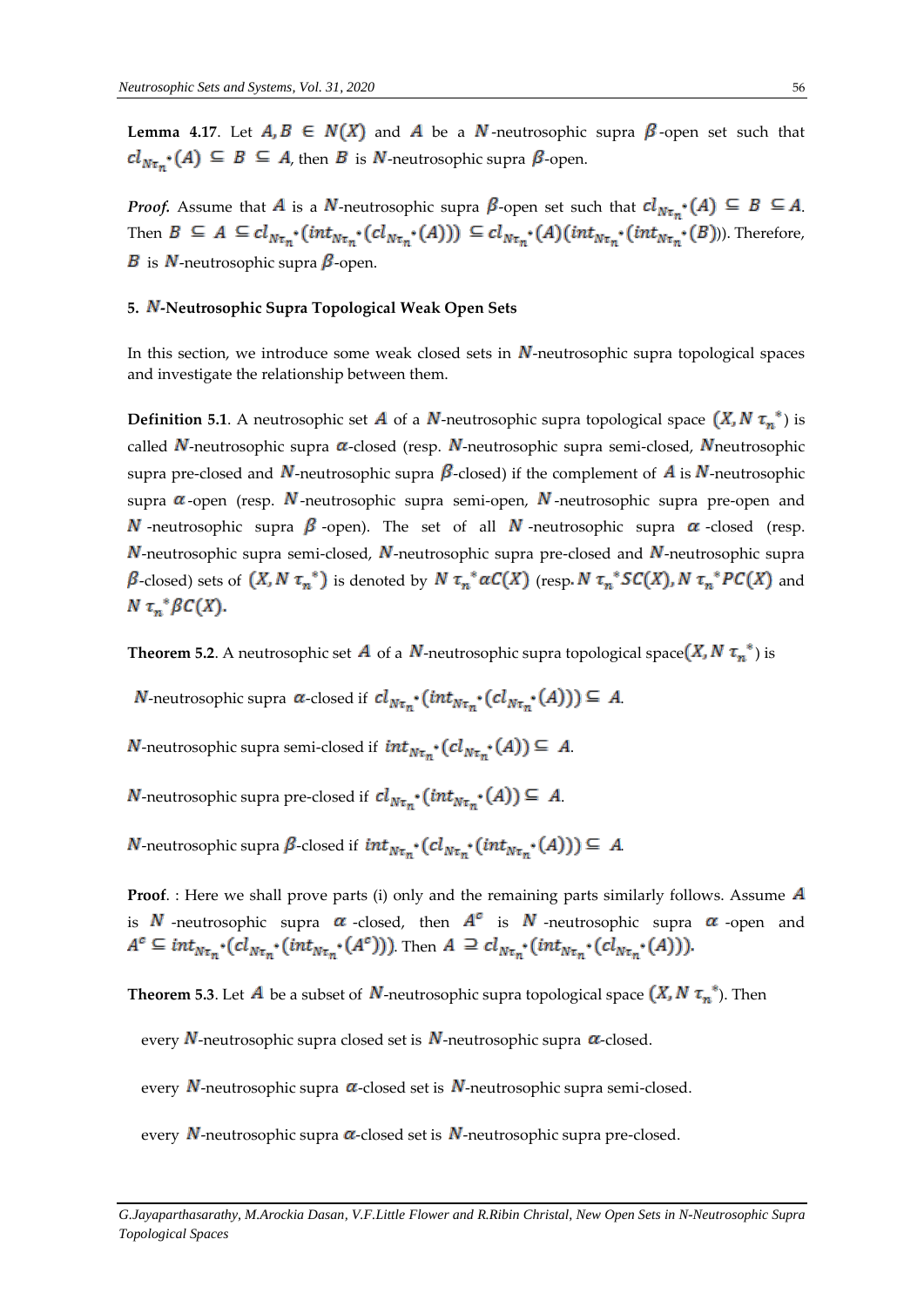every N-neutrosophic supra semi-closed set is N-neutrosophic supra  $\beta$ -closed.

every N-neutrosophic supra pre-closed set is N-neutrosophic supra  $\beta$ -closed.

*Proof.* The proof follows from theorem 4.2 and definition 5.1.

The converse of the above theorem need not be true as shown in the following examples.

**Example 5.4**. Consider example 4.3, the neutrosophic set  $A = ((0.6, 0.4), (0.6, 0.4), (0.7, 0.6))$ is 2-neutrosophic supra  $\alpha$ -closed but not 2-neutrosophic supra closed. Consider example 4.4, the neutrosophic set  $B = ((0.6, 0.5), (0.6, 0.5), (0.5, 0.6))$  is 2-neutrosophic supra pre-closed, 2-neutrosophic supra  $\beta$ -closed, but not 2-neutrosophic supra  $\alpha$ -closed and not 2-neutrosophic supra semi-closed. Consider example 4.5, the neutrosophic set  $\mathcal{C} = ((0.6, 0.6), (0.6, 0.6), (0.5, 0.6))$  is 3-neutrosophic supra semi-closed and 3-neutrosophic supra  $\beta$ -closed, but not 3-neutrosophic supra  $\alpha$ -closed and not 3-neutrosophic supra pre-closed.

**Theorem 5.5**. A neutrosophic set **A** in a **N**-neutrosophic supra topological space  $(X, N \tau_n^*)$  is  $N$ -neutrosophic supra  $\alpha$ -closed set if and only if  $A$  is both  $N$ -neutrosophic supra semi-closed and  $N$ -neutrosophic supra pre-closed.

*Proof.* The proof follows directly from theorem 4.6 and definition 5.1.

**Lemma 5.6**. The arbitrary intersection of  $N$ -neutrosophic supra  $\alpha$ -closed (resp.  $N$ -neutrosophic supra semi-closed,  $\vec{N}$ -neutrosophic supra pre-closed,  $\vec{N}$ -neutrosophic supra  $\beta$ -closed) sets is  $N$ -neutrosophic supra  $\alpha$ -closed (resp.  $N$ -neutrosophic supra semi-closed,  $N$ -neutrosophic supra pre-closed,  $N$ -neutrosophic supra  $\beta$ -closed).

*Proof.* The proof follows directly from lemma 4.7 and definition 5.1.

**Remark 5.7.** Union of any two N-neutrosophic supra  $\alpha$ -closed (resp. N-neutrosophic supra semi-closed,  $N$ -neutrosophic supra pre-closed,  $N$ -neutrosophic supra  $\beta$ -closed) sets need not be a  $N$ -neutrosophic supra  $\alpha$ -closed (resp.  $N$ -neutrosophic supra semi-closed,  $N$ -neutrosophic supra pre-closed,  $N$ -neutrosophic supra  $\beta$ -closed) set.

**Example5.8.** Consider example 4.9, the neutrosophic sets  $A = ((0.7, 0.5), (0.7, 0.5), (0.6, 0.5))$  and  $B = ((0.6, 0.7), (0.6, 0.7), (0.5, 0.6))$  are both 3-neutrosophic supra  $\alpha$ -closed and 3-neutrosophic supra semi-closed, but  $A \cup B$  is not 3-neutrosophic supra  $\alpha$ -closed and not 3-neutrosophic supra semi-closed. Consider example 4.10, the neutrosophic sets  $A = ((0.4, 1, 1), (0.6, 0.9, 1), (1, 1, 0))$  and  $B = ((0.7, 0.3, 0), (0.3, 0.4, 0), (0, 0, 1))$  are 3-neutrosophic supra pre-closed and 3-neutrosophic supra  $\beta$  -closed, but  $A \cup B$  is not 3-neutrosophic supra pre-closed and 3-neutrosophic supra  $\beta$ -closed.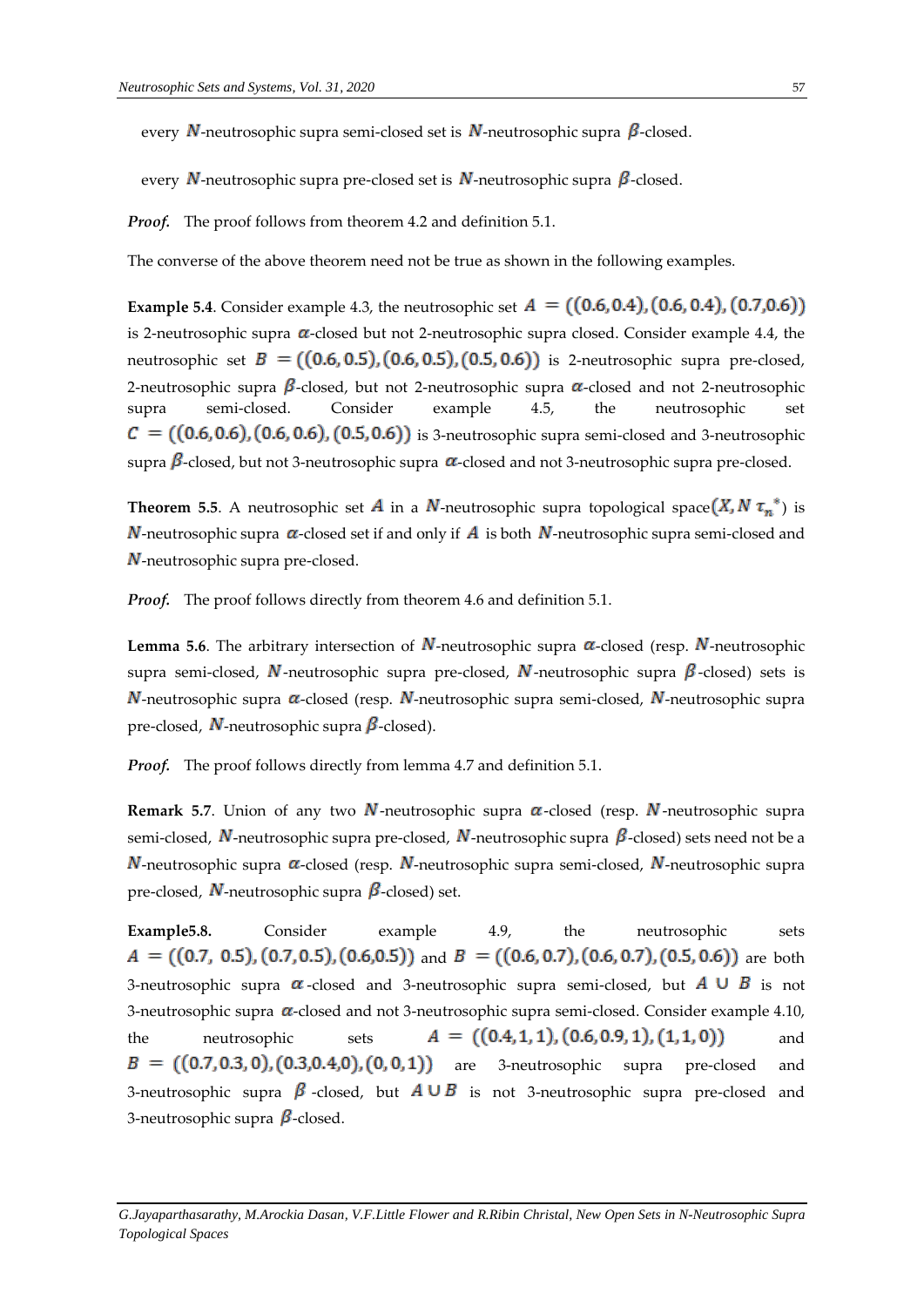**Lemma5.9.** Let  $A, B \in N(X)$  and  $A$  be a  $N$ -neutrosophic supra  $\alpha$ -closed set such that  $A \subseteq B \subseteq cl_{N\tau_m^*}(A)$ , then B is N-neutrosophic supra  $\alpha$ -closed.

*Proof.* Assume that *A* is a *N*-neutrosophic supra  $\alpha$ -closed set such that  $A \subseteq B \subseteq cl_{N\tau_{n}}(A)$ . Then  $cl_{N\tau_{n}}\cdot \left(int_{N\tau_{n}}\cdot \left(cl_{N\tau_{n}}\cdot (B)\right)\right)\subseteq cl_{N\tau_{n}}\cdot \left(int_{N\tau_{n}}\cdot \left(cl_{N\tau_{n}}\cdot (A)\right)\right)\subseteq A\subseteq B$ . Therefore, B

is  $N$ -neutrosophic supra  $\alpha$ -closed.

**Lemma 5.10**. Let  $A, B \in N(X)$  and  $A$  be a  $N$ -neutrosophic supra semi-closed set such that  $A \subseteq B \subseteq cl_{N\tau_n} (A)$ , then B is N-neutrosophic supra semi-closed.

**Proof.** Assume that  $A$  is a  $N$  -neutrosophic supra semi-closed set such that  $A \subseteq B \subseteq cl_{N\tau_n} \cdot (A)$  and  $Cl_{N\tau_n} \cdot (B) \subseteq cl_{N\tau_n} \cdot (A)$  and Then  $cl_{N\tau_n} (B) \subseteq cl_{N\tau_n} (A)$  and  $int_{N\tau_n} (cl_{N\tau_n} (B)) \subseteq int_{N\tau_n} (cl_{N\tau_n} (A)) \subseteq A \subseteq B$ . Therefore, B is N -neutrosophic supra semi-closed.

**Lemma 5.11**. Let  $A, B \in N(X)$  and  $A$  be a  $N$ -neutrosophic supra pre-closed set such that  $int_{N\tau_n} (A) \supseteq B \supseteq A$ , then B is N-neutrosophic supra pre-closed.

*Proof.* Assume that  $\vec{A}$  is a  $\vec{N}$  -neutrosophic supra pre-closed set such that  $int_{N\tau_n} (A) \supseteq B \supseteq A$  Then  $B \supseteq A \supseteq cl_{N\tau_n} (int_{N\tau_n} (A)) \supseteq cl_{N\tau_n} (int_{N\tau_n} (B))$ Therefore,  $\vec{B}$  is  $\vec{N}$ -neutrosophic supra pre-closed.

**Lemma 5.12.** Let  $A, B \in N(X)$  and  $A$  be a  $N$ -neutrosophic supra  $\beta$ -closed set such that  $int_{N\tau_n} (A) \supseteq B \supseteq A$ , then B is N-neutrosophic supra  $\beta$ -closed.

*Proof.* Assume that A is a N-neutrosophic supra  $\beta$ -closed set such that  $int_{N_{\tau}} (A) \supseteq B \supseteq A$ . Then  $B \supseteq A \supseteq int_{N\tau_n^*}(cl_{N\tau_n^*}(int_{N\tau_n^*}(A))) \supseteq int_{N\tau_n^*}(cl_{N\tau_n^*}(int_{N\tau_n^*}(B)))$ . Therefore, **B** is **N**-neutrosophic supra  $\beta$ -closed.

| S.No | Neutrosophic supra topological spaces                                                                                                           | N-Neutrosophic supra topological spaces                                   |
|------|-------------------------------------------------------------------------------------------------------------------------------------------------|---------------------------------------------------------------------------|
|      | A sub collection $\tau_n^*$ of neutrosophic                                                                                                     | Let X be a non empty set, $\tau_{n}$ ,                                    |
|      | sets on a non empty set X is said to be a<br>neutrosophic supra topology on X if the                                                            | $\tau_{n_{n}}^{*}, \ldots, \tau_{n_{N}}^{*}$ be N -arbitrary neutrosophic |
|      | sets $\emptyset, X \in \tau_n^*$ and $\bigcup_{i=1}^{\infty} A_i \in \tau_n^*$ , for<br>${A_i}_{i=1}^{\infty} \in \tau_n^*$ . A non empty set X | supra topologies defined on $X$ . Then the                                |
|      | together with the collection $\tau_n^*$ is                                                                                                      | collection                                                                |
|      | called neutrosophic supra topological                                                                                                           |                                                                           |

#### **6.Comparison and Limitations**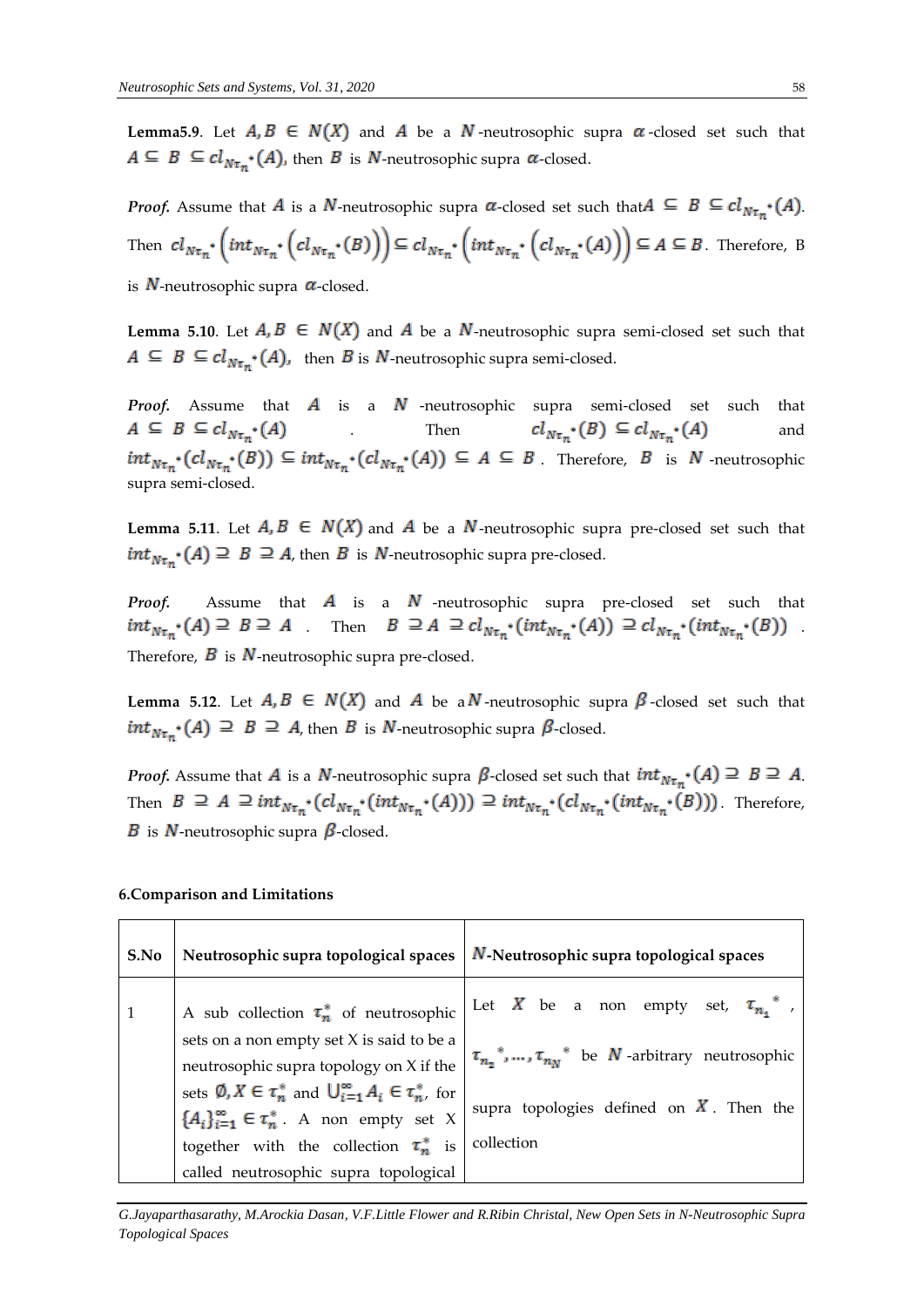|                         | space on $X$ (for short nsts) denoted by<br>the ordered pair $(X, \tau_n^*)$ . The members<br>of $\tau_n^*$ are known as neutrosophic supra<br>open sets.                                                                                                     | $N\tau_n^* = \{S \subseteq X : S = \bigcup_{i=1}^N A_i, A_i \in \tau_n^*\}$<br>is said to be a $N$ -neutrosophic supra topology<br>if it satisfies the following axioms:<br>(i) $X, \emptyset \in N\tau_n^*$ .<br>(ii) $U_{i=1}^{\infty} S_i \in N \tau_n^* for \ all \ S_i \in N \tau_n^*$<br>The N-neutrosophic supra topological space is<br>the non empty set $\vec{X}$ together with the<br>collection $N\tau_n^*$ , denoted by $(X, N\tau_n^*)$ . The<br>elements of $N\tau_n^*$ are known as $N\tau_n^*$ -open sets<br>on $X$ . |
|-------------------------|---------------------------------------------------------------------------------------------------------------------------------------------------------------------------------------------------------------------------------------------------------------|----------------------------------------------------------------------------------------------------------------------------------------------------------------------------------------------------------------------------------------------------------------------------------------------------------------------------------------------------------------------------------------------------------------------------------------------------------------------------------------------------------------------------------------|
|                         |                                                                                                                                                                                                                                                               |                                                                                                                                                                                                                                                                                                                                                                                                                                                                                                                                        |
| $\overline{2}$          | It is a generalization of intuitionistic<br>supra topological spaces.                                                                                                                                                                                         | It is an extension of neutrosophic supra<br>topological spaces.                                                                                                                                                                                                                                                                                                                                                                                                                                                                        |
| 3                       | Every<br>neutrosophic<br>topology<br>is<br>neutrosophic supra topology.                                                                                                                                                                                       | Every<br>N-neutrosophic<br>topology<br>1S<br>N-neutrosophic supra topology.                                                                                                                                                                                                                                                                                                                                                                                                                                                            |
| $\overline{\mathbf{4}}$ | It is a particular case of N-neutrosophic<br>supra topology, that is if $N=1$ , then we<br>have neutrosophic supra topology.                                                                                                                                  | It is a general form of neutrosophic supra<br>topology.                                                                                                                                                                                                                                                                                                                                                                                                                                                                                |
| 5                       | Union of two neutrosophic supra<br>topologies is again a neutrosophic<br>supra topology. Intersection of two<br>neutrosophic supra topologies is again<br>a neutrosophic supra topology. These<br>two properties may not true<br>in<br>neutrosophic topology. | Union of two N-neutrosophic supra topologies<br>is again an N-neutrosophic supra topology.<br>Intersection of two N-neutrosophic supra<br>topologies is again an N-neutrosophic supra<br>topology. These two properties may not true in<br>N-neutrosophic topology.                                                                                                                                                                                                                                                                    |
| 6                       | The collection of neutrosophic supra<br>$\alpha$ -open<br>sets need not form<br>a                                                                                                                                                                             | The<br>collection of N-neutrosophic<br>supra<br>$\alpha$ -open sets need not form an N-neutrosophic                                                                                                                                                                                                                                                                                                                                                                                                                                    |
|                         | neutrosophic topology, but it is a<br>neutrosophic supra topology.                                                                                                                                                                                            | collection<br>topology,<br>but<br>this<br>is<br>an<br>N-neutrosophic supra topology.                                                                                                                                                                                                                                                                                                                                                                                                                                                   |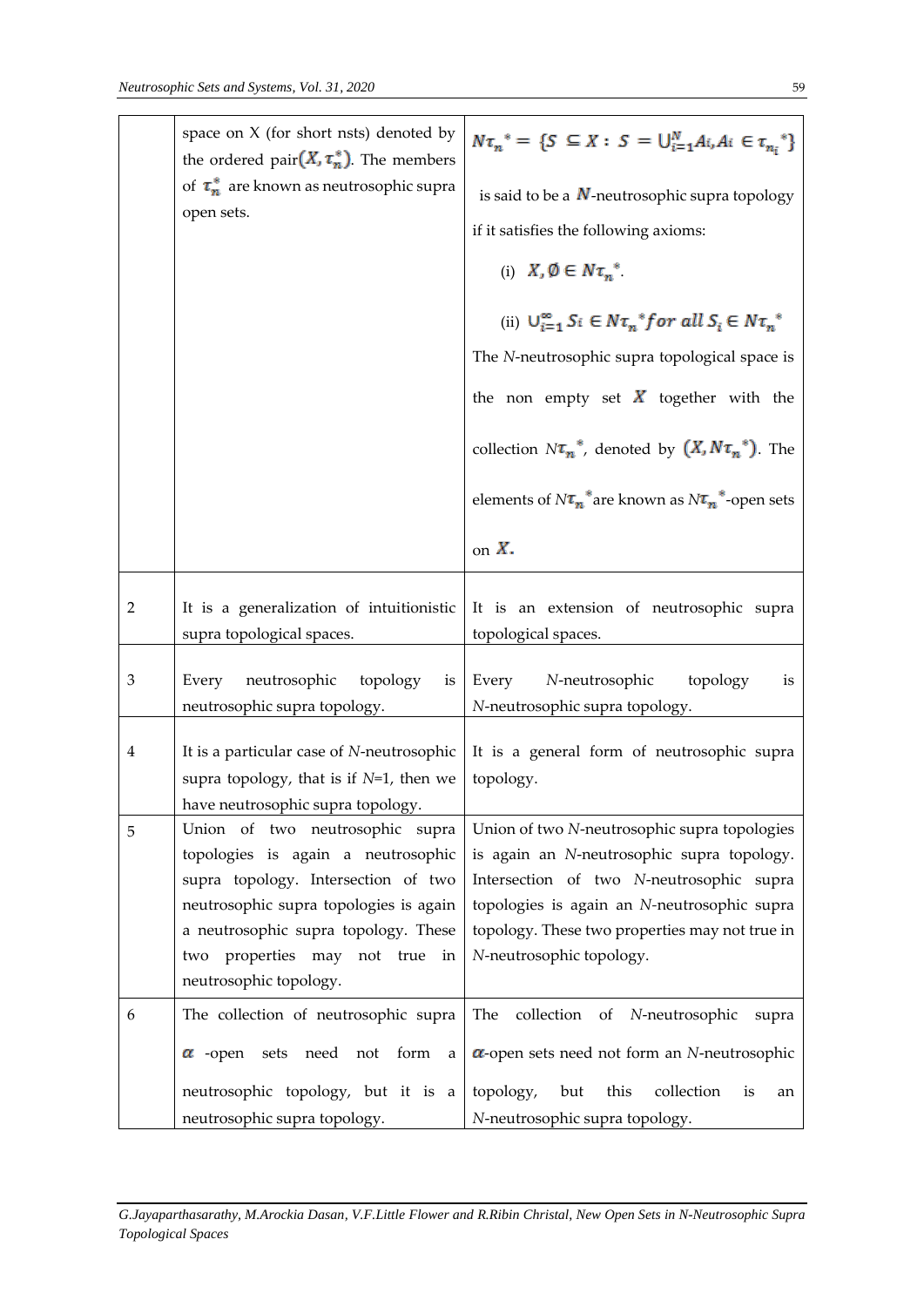#### **7. Conclusions and Future Work**

Neutrosophic topological space is a generalization intuitionistic fuzzy topological space to deal the concept of vagueness. This paper has developed *N* -neutrosophic supra topological spaces and its closure operator. Moreover, we have defined some weak form of open sets in N-neutrosophic supra topological spaces and established their relations. Apart from this, we have observed that the collection of weak open sets in *N*-neutrosophic supra topological spaces need not form an *N*-neutrosophic topology, but this forms an *N*-neutrosophic supra topology. We can be developed and implement these *N*-neutrosophic supra topological open sets to other research areas of topology such as Nano topology, Rough topology, Digital topology and so on.

**Funding:** This research received no external funding from any funding agencies.

**Conflicts of Interest:** The authors declare no conflict of interest.

#### **References**

- 1. Zadeh, L.A. Probability measures of fuzzy events, Journal of Mathematical Analysis and Applications, **1968**, Volume 23, pp. 421 – 427.
- 2. Adlassnig, K.P. Fuzzy set theory in medical diagnosis, IEEE Transactions on Systems, Man, and Cybernetics, **1986**, Volume 16 (2), pp. 260 – 265.
- 3. Sugeno, M. An Introductory survey of fuzzy control, Information sciences,**1985**, Volume 36, pp. 59 83.
- 4. Innocent, P.R.; John, R.I. Computer aided fuzzy medical diagnosis, Information Sciences, **2004**, Volume 162, pp. 81 – 104.
- 5. Roos, T.J. Fuzzy Logic with Engineering Applications, McGraw Hill P.C., New York, **1994**.
- 6. Chang, C.L. Fuzzy topological spaces, J. Math. Anal. and Appl., **1968**, Volume 24, pp. 182 190.
- 7. Lowen, R. Fuzzy topological spaces and fuzzy compactness, J. Math. Anal. Appl., **1976**, Volume 56, pp. 621 – 633.
- 8. Mashhour, A.S.; Allam, A.A.; Mohmoud, F.S.; Khedr, F.H. On supra topological spaces, Indian J.Pure and Appl.Math.,**1983**, Volume 14(4), pp. 502 – 510.
- 9. Abd El-monsef, M.E.; Ramadan, A.E. On fuzzy supra topological spaces, Indian J. Pure and Appl.Math., **1987**, Volume 18(4), pp. 322 – 329.
- 10. Atanassov, K. Intuitionistic fuzzy sets, Fuzzy Sets and Systems, **1986**, Volume 20, pp. 87 96.
- 11. De, S.K.; Biswas, A.; Roy, R. An application of intuitionistic fuzzy sets in medical diagnosis, Fuzzy Sets and System, **2001**, Volume 117(2), pp. 209–213.
- 12. Biswas, P.; Pramanik, S.; Giri, B.C. A study on information technology professionals' health problem based on intuitionistic fuzzy cosine similarity measure, Swiss Journal of Statistical and Applied Mathematics, **2014**, Volume 2(1), pp. 44–50.
- 13. Khatibi, V.; Montazer, G.A. Intuitionistic fuzzy set vs. fuzzy set application in medical pattern recognition, Artificial Intelligence in Medicine, **2009**, Volume 47(1), pp. 43–52.
- 14. Hung, K.C.; Tuan, H.W. Medical diagnosis based on intuitionistic fuzzy sets revisited, Journal of Interdisciplinary Mathematics, **2013**, Volume 16(6), pp. 385 – 395.
- 15. Szmidt, E.; Kacprzyk, J. Intuitionistic fuzzy sets in some medical applications, In International Conference on Computa-tional Intelligence, Springer, Berlin, Heidelberg, **2001**, pp. 148 – 151.
- 16. De, S.K.; Biswas, A.; Roy, R. An application of intuitionistic fuzzy sets in medical diagnosis, Fuzzy Sets and System, **2001**, Volume 117(2), pp. 209 – 213.
- 17. Khatibi, V.; Montazer, G.A. Intuitionistic fuzzy set vs. fuzzy set application in medical pattern recognition, Artificial Intelligence in Medicine, **2009**, Volume 47(1), pp. 43–52.
- 18. Dogan Coker. An introduction to intuitionistic fuzzy topological spaces, Fuzzy sets and system, **1997**, Volume 88(1), pp. 81 – 89.
- 19. Reza Saadati.; Jin Han Park. On the intuitionistic fuzzy topological space, Chaos, Solitons and Fractals, **2006**, Volume 27(2), pp. 331 – 344.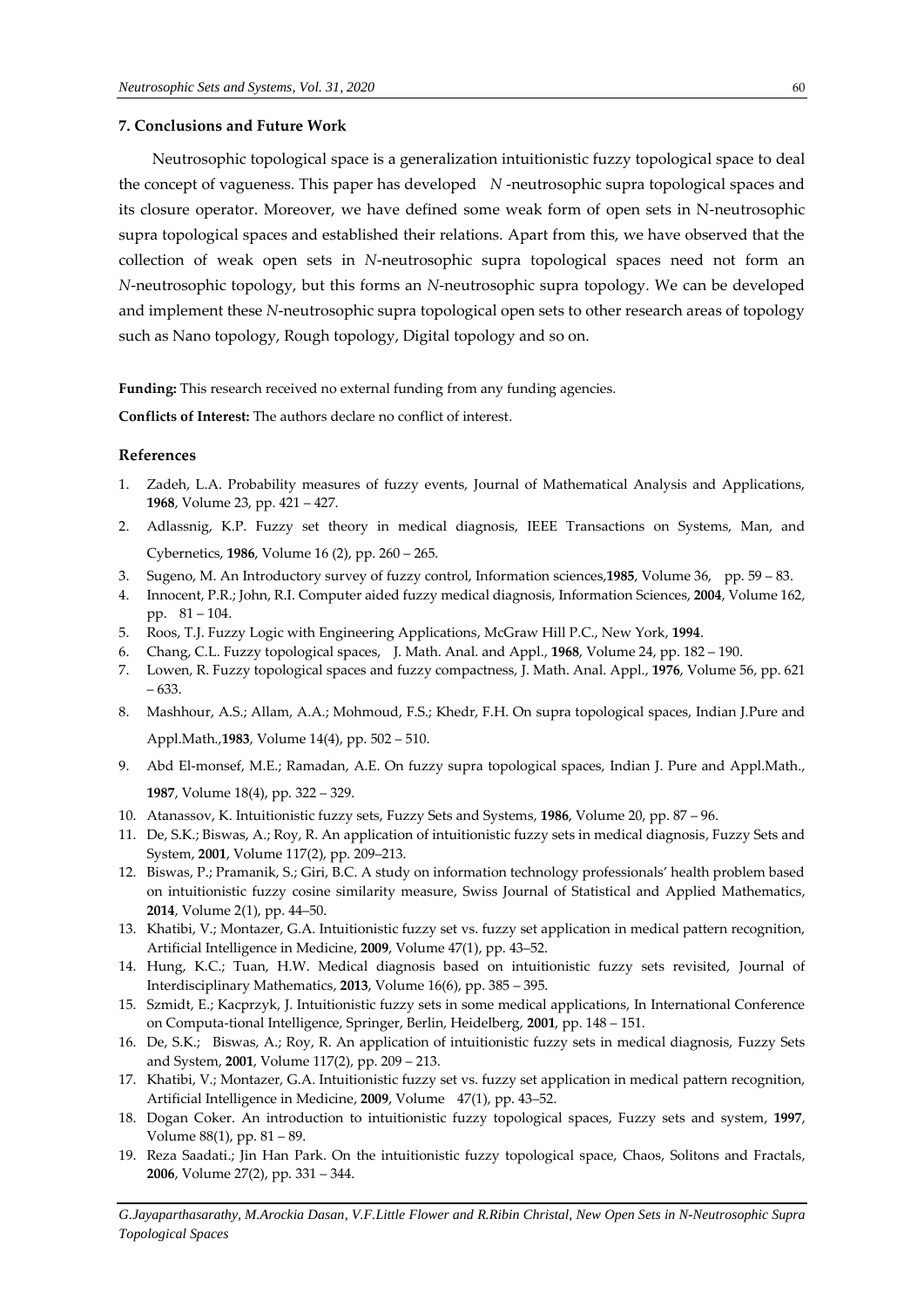- 20. Turnal, N. An over view of Intuitionistic fuzzy Supra topological Spaces, Hacettepe Journal of Mathematics and statistics, **2003**, Volume 32, pp. 17-26.
- 21. Smarandache, F. A unifying field of logics. Neutrosophy: neutrosophic probability, set and logic, American Research Press, Rehoboth, **1998**.
- 22. Smarandache, F.; Pramanik, S. New trends in neutrosophic theory and applications, Brussels, Belgium, EU: Pons Editions, **2016**.
- 23. Smarandache, F. Neutrosophic set, a generalization of the intuitionistic fuzzy sets, Int. J. Pure. Appl. Math., **2005**, Volume 24, pp. 287 – 297.
- 24. Wang, H.; Smarandache, F.; Zhang, Y.; Sunderraman, R. Single valued neutrosophic sets, Multi-space and Multi-structure, **2010**, Volume 4, pp. 410–413.
- 25. Ye, J. Neutrosophic tangent similarity measure and its application to multiple attribute decision making, Neutrosophic Sets and Systems, **2015**, Volume 9, pp. 85–92.
- 26. Ye, J.; Ye, S. Medical diagnosis using distance-based similarity measures of single valued neutrosophic multisets, Neutrosophic Sets and Systems, **2015**, Volume 7, pp. 47–54.
- 27. Broumi, S.; Smarandache, F. Several similarity measures of neutrosophic sets, Neutrosophic Sets and Systems, **2013**, Volume 1, pp. 54–62.
- 28. Pramanik, S.; Mondal, K. Cotangent similarity measure of rough neutrosophic sets and its application to medical diagnosis, Journal of New Theory, **2015**, Volume 4, pp. 90–102.
- 29. Abdel-Basset, M.; Mohamed, R.; Zaied, A. E. N. H.; Smarandache, F. A hybrid plithogenic decision-making approach with quality function deployment for selecting supply chain sustainability metrics, Symmetry, **2019**, Volume 11(7), 903.
- 30. Abdel-Baset, M.; Chang, V.; Gamal, A. Evaluation of the green supply chain management practices: A novel neutrosophic approach, Computers in Industry, **2019**, Volume 108, 210-220.
- 31. Abdel-Basset, M.; Saleh, M.; Gamal, A.; Smarandache, F. An approach of TOPSIS technique for developing supplier selection with group decision making under type-2 neutrosophic number, Applied Soft Computing, **2019**, Volume 77, 438-452.
- 32. Abdel-Basset, M.; Manogaran, G.; Gamal, A.; Smarandache, F. A group decision making framework based on neutrosophic TOPSIS approach for smart medical device selection, Journal of medical systems, **2019**, Volume 43(2), 1-13.
- 33. Abdel-Basset, M.; Atef, A.; Smarandache, F. A hybrid Neutrosophic multiple criteria group decision making approach for project selection, Cognitive Systems Research, **2019**, Volume 57, 216-227.
- 34. Abdel-Basset, M.; Mumtaz, A.; Atef, A. Resource levelling problem in construction projects under neutrosophic environment, The Journal of Supercomputing, **2019**: 1-25.
- 35. Karaaslan, F. Gaussian single-valued neutrosophic numbers and its application in multi-attribute decision making, Neutrosophic Sets and Systems, **2018**, Volume 22, pp.101–117.
- 36. Giri, B. C.; Molla, M. U.; Biswas, P. TOPSIS Method for MADM based on Interval Trapezoidal Neutrosophic Number, Neutrosophic Sets and Systems, **2018**, Volume 22, pp. 151-167.
- 37. Aal, S. I. A.; Ellatif, A.M.A.A.; Hassan, M.M. Two Ranking Methods of Single Valued Triangular Neutrosophic Numbers to Rank and Evaluate Information Systems Quality, Neutrosophic Sets and Systems, **2018**, Volume 19, pp. 132-141.
- 38. Salama, A. A.; Alblowi, S.A. Neutrosophic Set and Neutrosophic Topological Spaces, IOSR Journal of Mathematics, 2012, Volume 3(4), pp. 31–35.
- 39. Salama, A.A.; Smarandach, F.; Valeri Kroumov. Neutrosophic Crisp Sets and Neutrosophic Crisp Topological Spaces, Neutrosophic Sets and Systems, **2014**, Volume 2, pp. 25–30.
- 40. Levine, N. Semi-open sets and semi-continuity in topological spaces, Amer. Math. Monthly, **1963**, Volume 70, pp. 36 – 41.
- 41. Njastad, O. On some classes of nearly open sets, Pacific J. Math., **1965**, Volume 15, pp. 961 970.
- 42. Mashhour, A.S.; Abd El-Monsef, M.E.; El-Deeb, S.N. On pre continuous and weak pre continuous mappings, Proc. Math. Phys. Soc., Egypt, **1982**, Volume 53, pp. 47 – 53.
- 43. Andrijevic, D. Semi-preo pen sets, Mat. Vesnik, **1986**, Volume 38(1), pp. 24 32.
- 44. Mashhour, A.S.; Allam, A.A.; Mohmoud, F.S.; Khedr, F.H. On supra topological spaces, Indian J. Pure and Appl.Math., 1983, Volume 14(4), pp. 502–510.
- 45. Devi, R.; Sampathkumar, S.; Caldas, M. On supra  $\alpha$ -open sets and supr  $\alpha$ -continuous functions. General Mathematics,16 (2), 77-84.